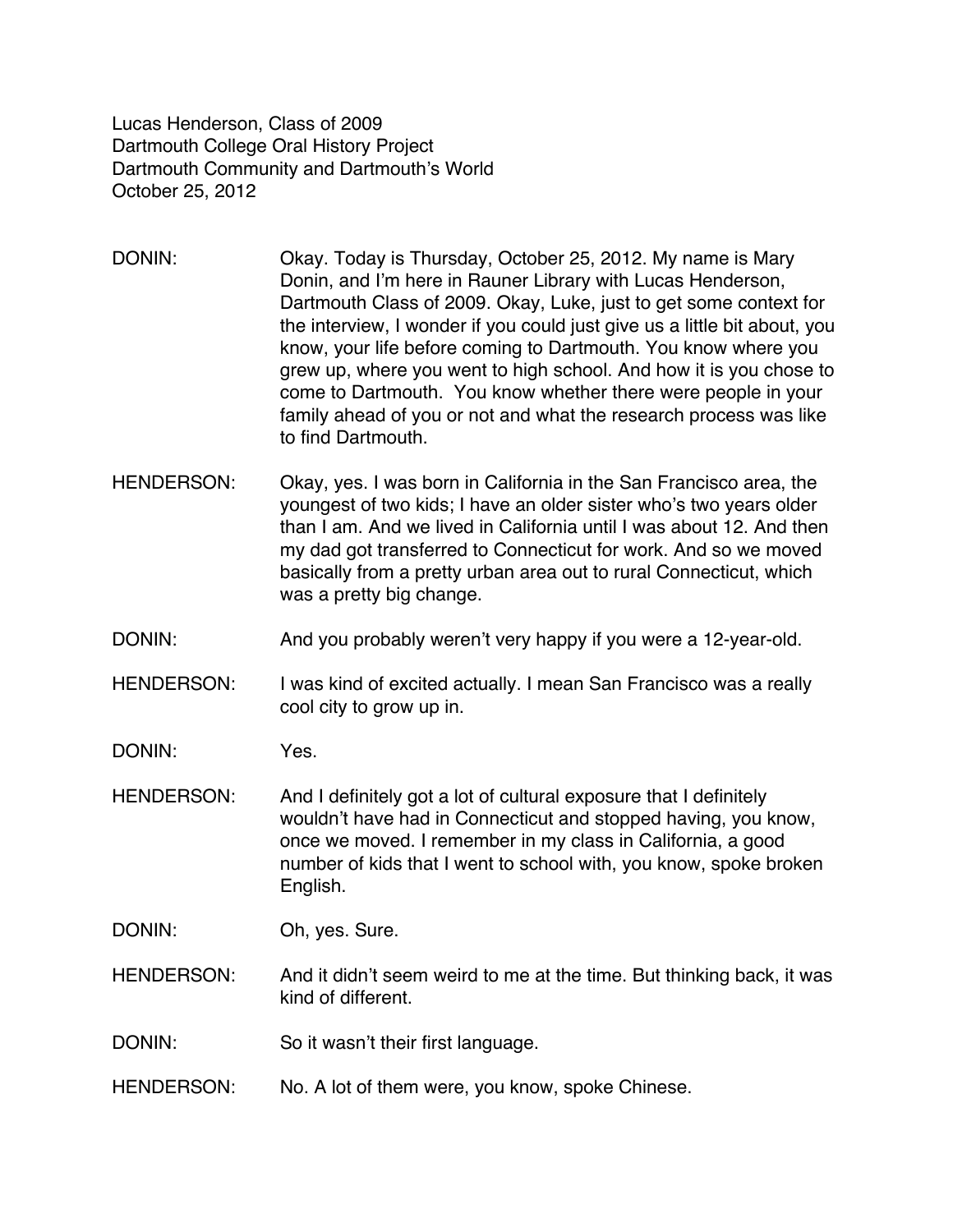- DONIN: Uh-huh. Were you in a school right in downtown San Francisco?
- HENDERSON: Yes, just a couple of blocks away from Chinatown actually.
- DONIN: Fantastic.
- HENDERSON: And it was cool, too, because the school, you know, definitely sort of embraced that aspect. And we always had kids' moms come in for Chinese New Year and definitely celebrated that aspect of Chinese culture.
- DONIN: So what sort of school did you transfer to when you got to Connecticut? You really were in rural Connecticut—I mean not near….
- HENDERSON: Yes, rural Connecticut. I mean the town that I moved to was, you know, 12,000 people. And the big population center was a town of 50,000, 20 minutes away. And that was a pretty big change, you know, obviously going from more of an urban environment to a rural environment. And even just all of a sudden having seasons was pretty different. No seasons in California pretty much. So I really enjoyed that and, you know, I loved having like a big backyard and woods in our backyard to just go run around in instead of our little 20-by-50 cement patch. [Laughter] And I think that was definitely something that I factored into my decision when I was looking at colleges. I definitely didn't want to go to school in a big city. I wanted another rural environment, and Dartmouth sort of fit that to a T.
- DONIN: How'd you find out about it?
- HENDERSON: About Dartmouth?
- DONIN: Mm-hmm.
- HENDERSON: I had always sort of known that it was an Ivy League school and a very good school. My parents had always put a strong focus on education for us, both my sister and I.
- DONIN: It was just out there.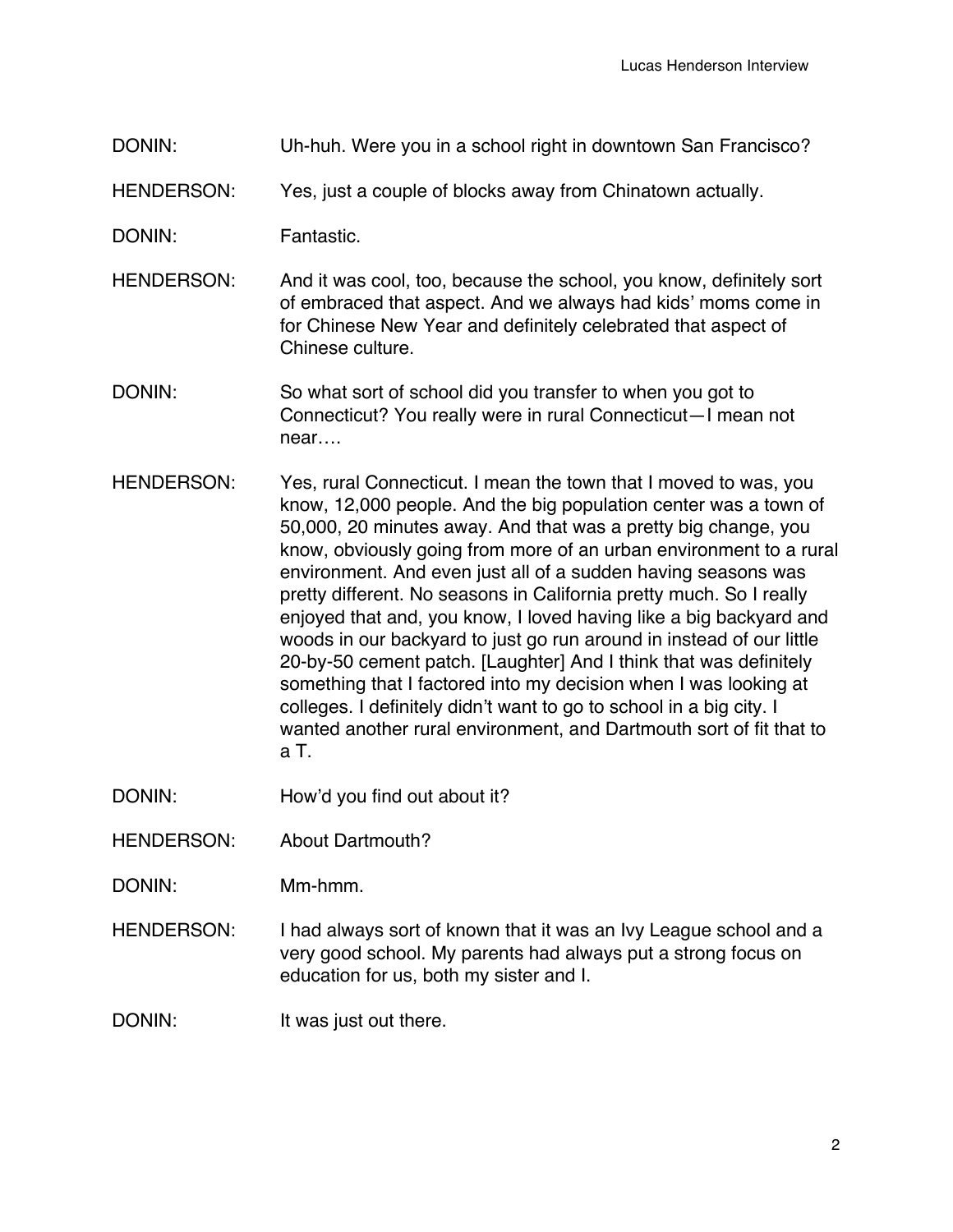- HENDERSON: Yes. It was there, and, you know, it was on the list. It was sort of in that magic circle of schools that were not too close to home but not too far away from home.
- DONIN: Right, right.
- HENDERSON: You know a three-hour drive, whatever. And my sister went to Yale, and she's two years older than I am. Yale was a little too close and the frequency that my parents went down to surprise visit her was a little too much for me. [Laughter]
- DONIN: So did you have other classmates that were coming to Dartmouth when you came?
- HENDERSON: No, I was the only kid that I knew. I didn't know anybody else going to Dartmouth. I mean, it wasn't a new experience for me, being the new kid. You know I had moved. So I did that in going to middle school. And then I was the only kid from my middle school to go to the Catholic high school that I went to. So I did that again in high school.
- DONIN: Oh, wow!
- HENDERSON: Yes. So, you know, I was kind of an old pro at not knowing anybody.
- DONIN: Mm-hmm. And when you were planning on coming here, did you have an idea of who—Were there certain things that you were going to pursue at Dartmouth that you felt would yield friends for you? You know, whether it was athletics or a hobby or some specialty that you were particularly interested in?
- HENDERSON: Yes. I remember there were two things that I was certain I was going to do when I was at Dartmouth: One was club tennis; I'd always been a big tennis player. My whole family plays, and I played in high school. I was going to do that. And I was also interested in joining the Ultimate Team.
- DONIN: That's Ultimate Frisbee?
- HENDERSON: Ultimate Frisbee, yes. I loved playing ultimate in high school and summer camps and all that. So I was really excited about that opportunity. And I was equally sure that I would never join a fraternity.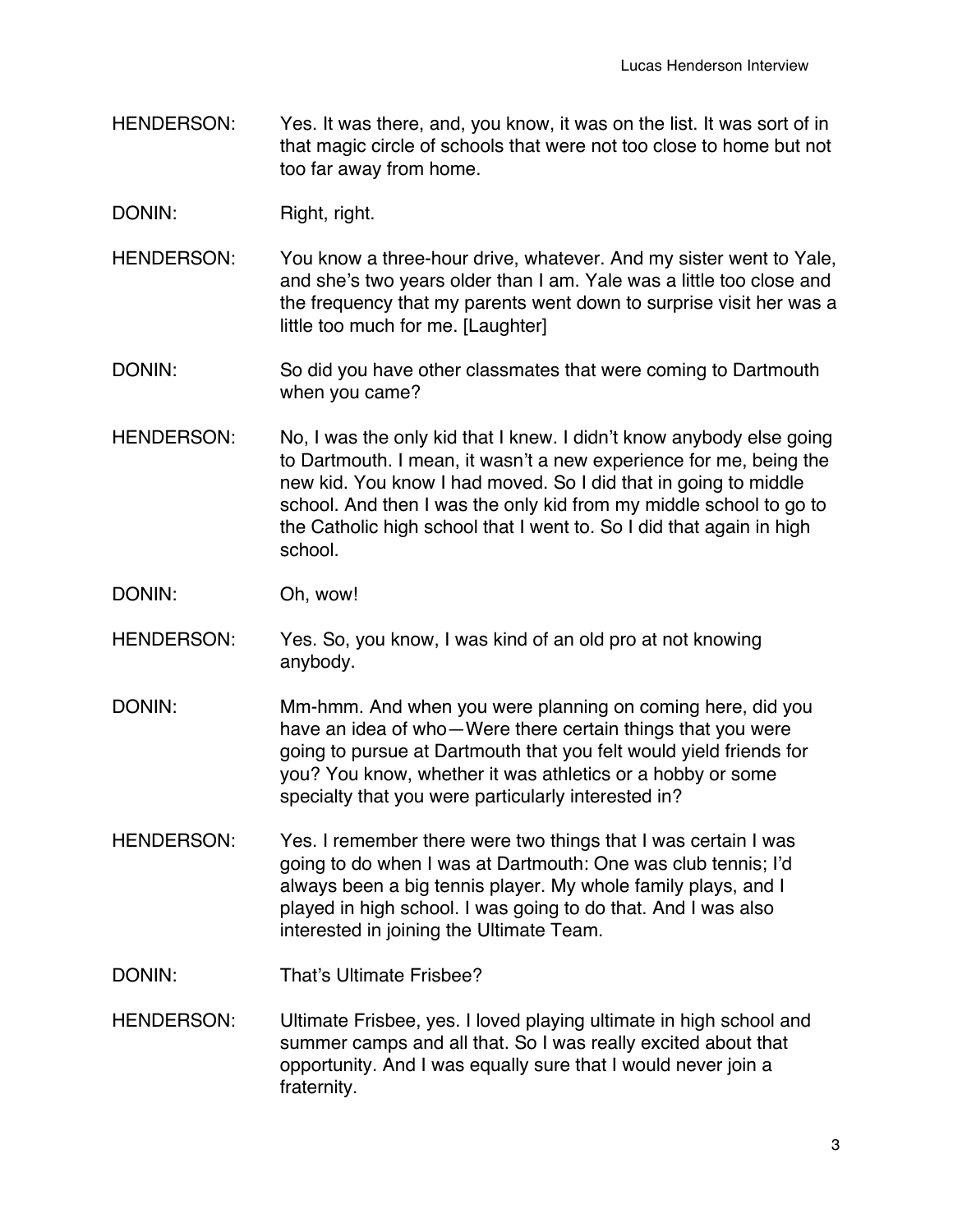## DONIN: Why?

- HENDERSON: I just had that sort of stereotypical image of, you know, like frat guys, you know, chugging beer. I definitely had a negative association with fraternities. And I assumed that that's what the Greek life would be about.
- DONIN: Had you heard negative stories related specifically to Dartmouth about Greek life in general or—no?
- HENDERSON: Not, specifically. I just had that sort of general idea sort of portrayed by the media and movies and stuff.
- DONIN: Mm-hmm.
- HENDERSON: And I knew that Dartmouth was a big frat school. But I didn't think that I would get involved.
- DONIN: Mm-hmm. So you get here, and who was your first social group here, your community, when you arrived?
- HENDERSON: I think—I mean this is probably true for most incoming freshman but my first group of friends were kids on my DOC trip.
- DONIN: Oh, of course.
- HENDERSON: Because you get here, that's the, you know, eight or ten kids that you meet right away. And it's good because it's a small group; it's a manageable size. You don't feel like you have to— you're not juggling potential friendships with 50 or a hundred different people. It's definitely an accessible size. And, you know, you can get to know them. You're sort of pushed together, and all of a sudden you're sleeping in tents together and making food together.
- DONIN: What trip did you choose?
- HENDERSON: I went on rock climbing.
- DONIN: Whoa! That's intense.
- HENDERSON: Yes. I had never been rock climbing before, and, you know, I was thinking about just signing up for a backpacking trip and sort of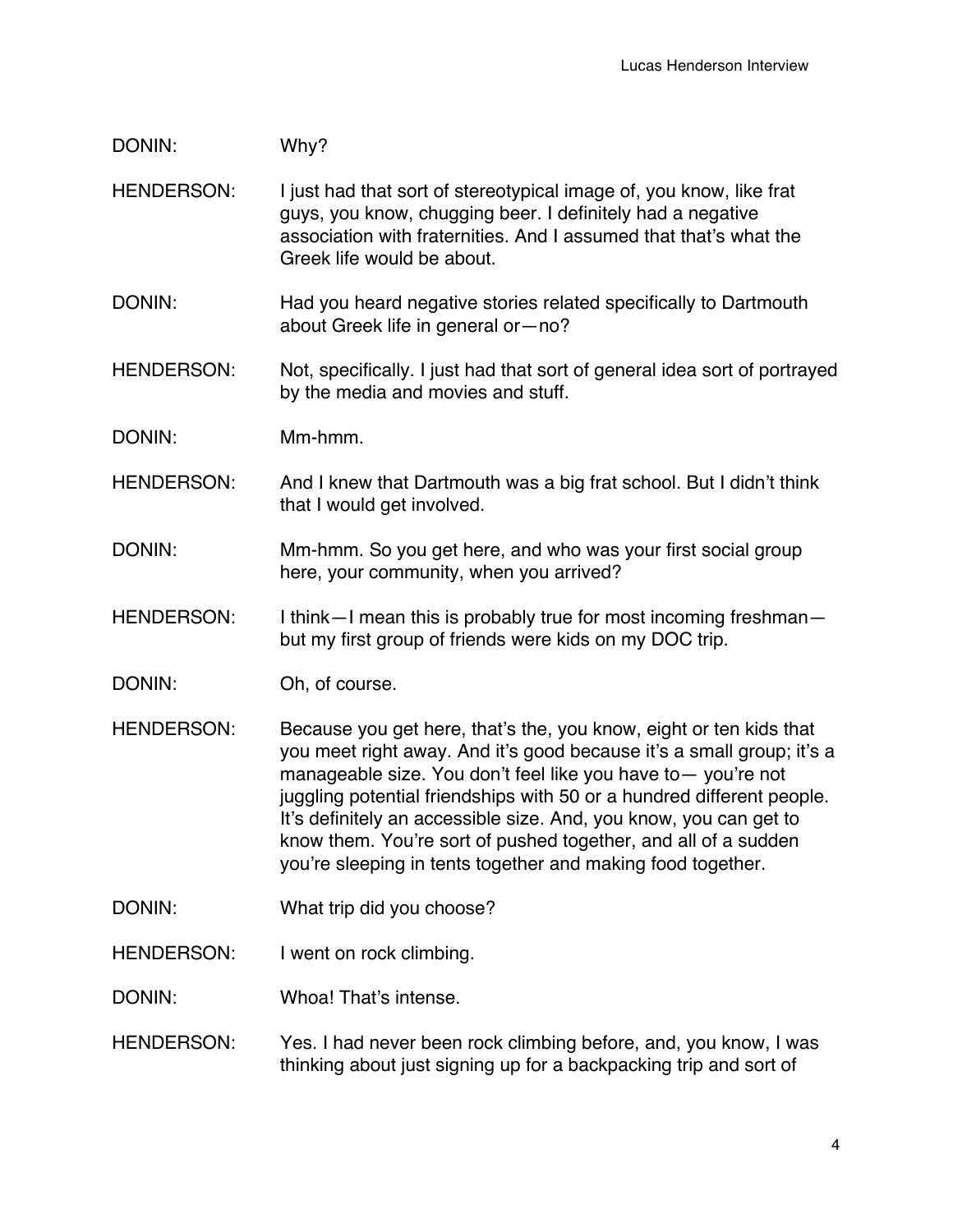playing it safe. But then I just decided to make rock climbing my first choice.

- DONIN: And you got it.
- HENDERSON: Yes. And it was great. And it was definitely, you know, a new experience, and I really enjoyed it. And I ended up with a pretty good group of trippies.
- DONIN: So when you get back to campus and classes begin, did that remain your group in the beginning, initially, while you were sort of getting your feet wet?
- HENDERSON: Very briefly.
- DONIN: Mm-hmm.
- HENDERSON: Most of my trippies were, you know, lived in different dorms.
- DONIN: Which one were you in?
- HENDERSON: I was in New Hamp. So I was actually sort of separated from the bulk of the freshmen class. You know a lot of them are down in the River or the Gold Coast. So for me, my next group of friends pretty quickly became the other freshmen on my floor. And we formed like a very tight bond with the whole floor. That lasted throughout freshman year. Like they were definitely my closest friends.
- DONIN: Mm-hmm.

HENDERSON: And they still are my closest friends, some of them.

DONIN: Mm-hmm. And how was the transition to life up here as someone who didn't know anybody? You were totally on your own. How did that go for you?

HENDERSON: It went pretty smoothly. You know, like I said, it's not the first time I had sort of had a change like that.

DONIN: Yes.

HENDERSON: And so, you know, I got up here, and I knew how to just reach out and make simple conversation with people. And everybody when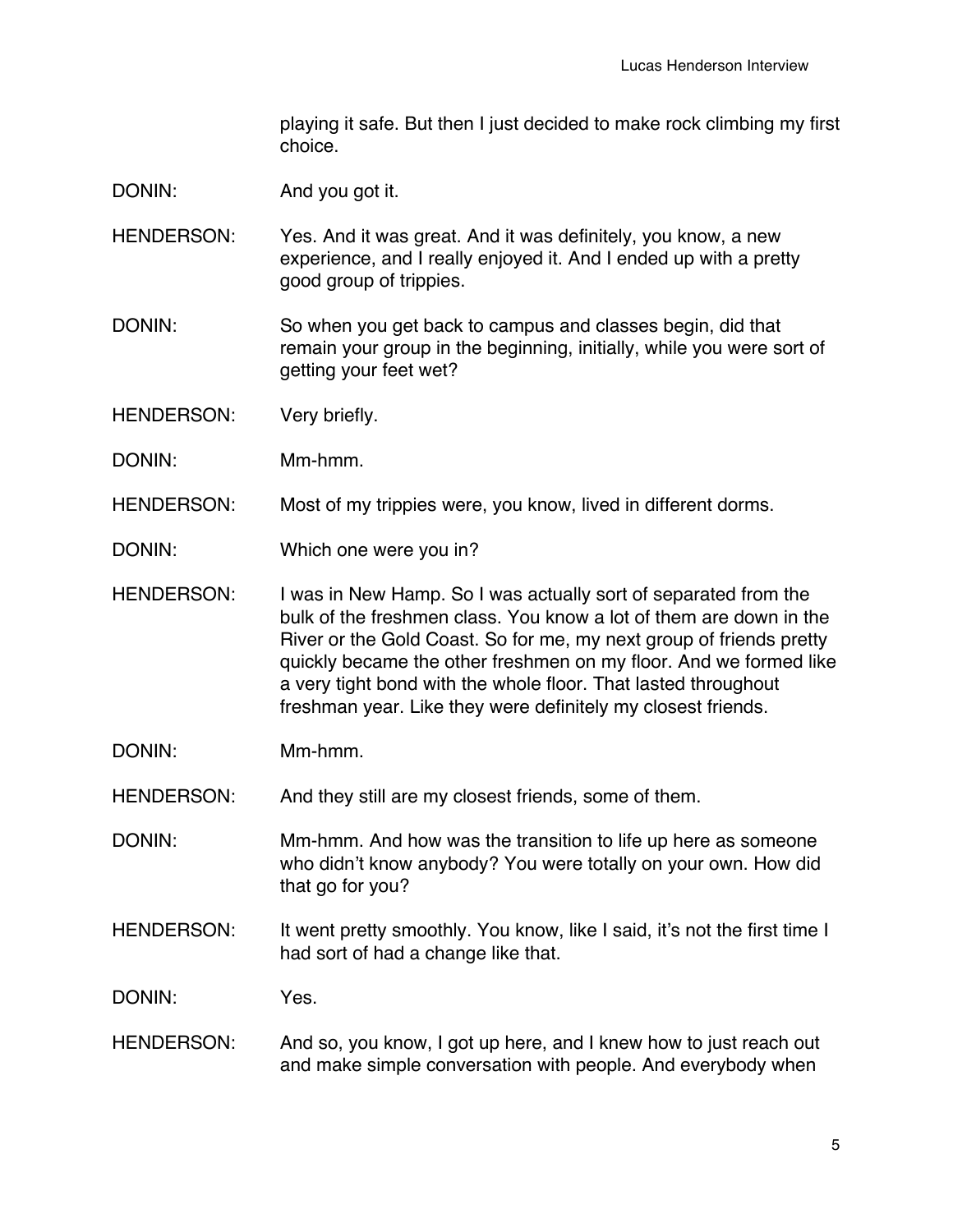they first get up here is just looking—they're looking to make new friends.

DONIN: Right.

HENDERSON: So they're receptive. Yes, it was very easy, especially living on the same floor because you just kind of hang out in each other's rooms.

- DONIN: Right, right. So did your plan to join the club tennis happen and the Ultimate Frisbee as well?
- HENDERSON: Yes. Well, you know, I explored them my freshman fall, but.... You know club tennis was fun, and I went to that. But it was very disorganized. You know it was pretty much just scheduled hitting time with other kids as opposed to sort of a competitive team that went out and played matches. So I did that my freshman fall, but they weren't traveling and playing matches so I sort of lost interest in it. So I didn't end up doing that.

And then for Ultimate, I went to a couple practices, and realized that I really didn't like Ultimate Frisbee on like an organized sort of collegiate level. The Ultimate that I had played in high school was just sort of running around and, you know, like unorganized and not really playing by any rules. And the game that they play in college is different in a way that I didn't really like at all.

- DONIN: Uh-huh.
- HENDERSON: So those two things that I sort of knew that I was going to do, I lost interest in before the end of freshman fall.
- DONIN: Mm-hmm. And so tell us about how—I happen to know from looking in the *Aegis* and other sources that you in fact did end up participating in the Greek system. How did that happen?
- HENDERSON: I mean even though I was pretty sure that I wasn't going to join a frat, you know, I still am curious. And I had that sort of realization that I had a lot more freedom than I did when I was at home. So I definitely went out freshman year and partied at the frats, you know, because that's really the only place that a freshman can go easily. And I realized that a lot of the things that I had taken for granted just weren't in fact true about the Greek system. And there are sort of those stereotypical frats on campus. But there are a lot more that don't fit that mold at all.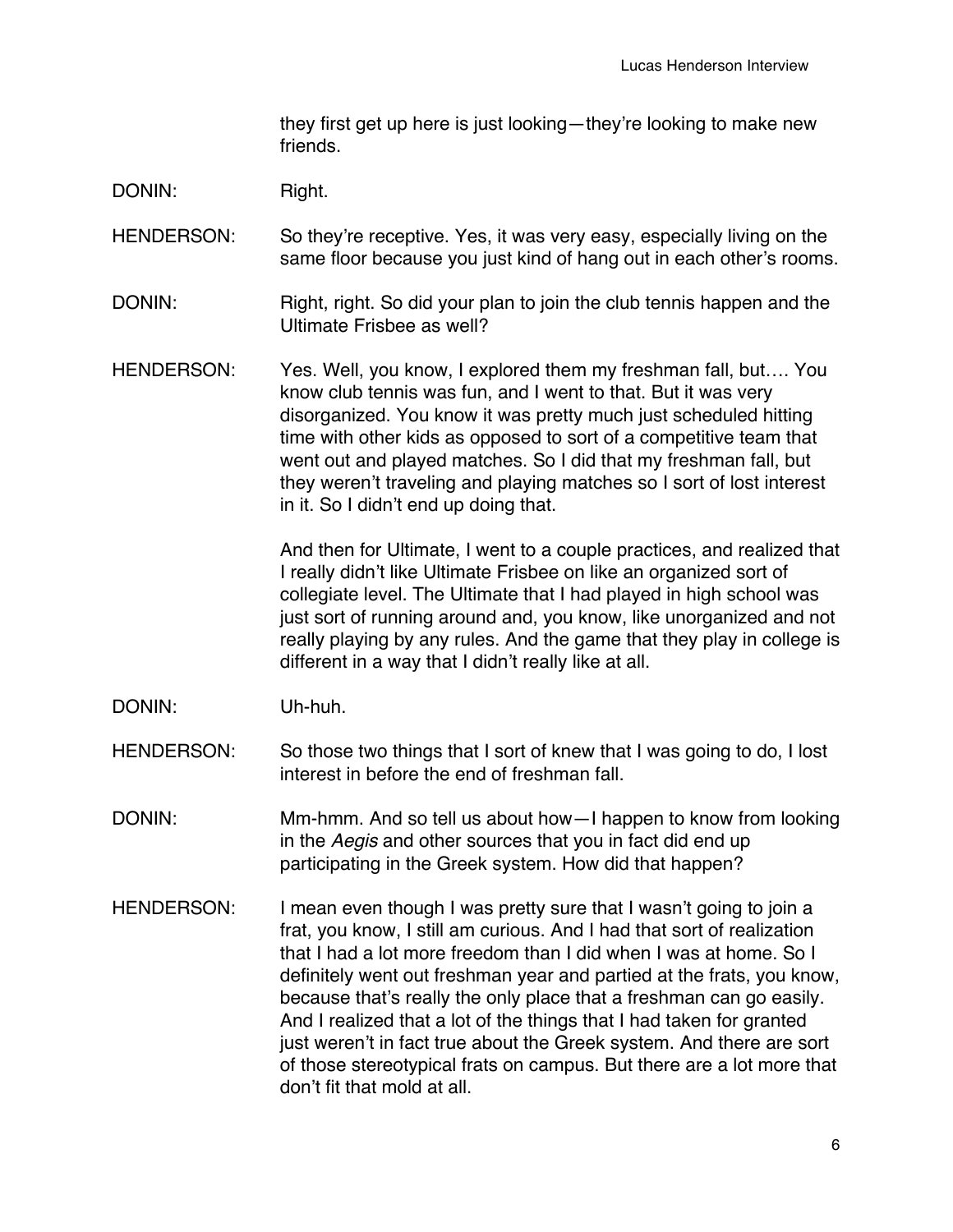DONIN: And you're talking about the negative stuff.

HENDERSON: Yes, exactly.

- DONIN: Mm-hmm.
- HENDERSON: I mean with just sort of the prevalence of Greek life and just the high percentage of kids who are involved in it, it just follows that a lot of the fraternities have very different feels and different types of constituents.
- DONIN: Mm-hmm.
- HENDERSON: So I ended up finding one that I really liked the guys, really liked the attitude that the house had. It was just a lot of fun being there. So I was like, there's no reason not to, not to go for this.
- DONIN: And how do you...I mean there's a lot of, and I don't mean this facetiously, but there's a lot of research involved in figuring out which house is the right fit for you.
- HENDERSON: Yes.
- DONIN: So you sort of go around and visit these other.... I mean, the houses have different reps, right? You can—not that labels are necessarily a good thing.
- HENDERSON: Right.
- DONIN: But I assume each one has a label.
- HENDERSON: They're definitely a starting point, yes.
- DONIN: Yes.
- HENDERSON: Yes, they definitely do. You know certain houses are sort of... There's like the soccer team house and the team that all the guys on the baseball team are on. Or the frat that all the baseball guys are in. So there are definitely these labels and, you know, they're not of course 100 percent accurate all the time. But they're definitely a starting point, and you end up going to these houses and spending a couple of nights hanging out with the guys. And you just see how everything goes to see how you fit in—or not.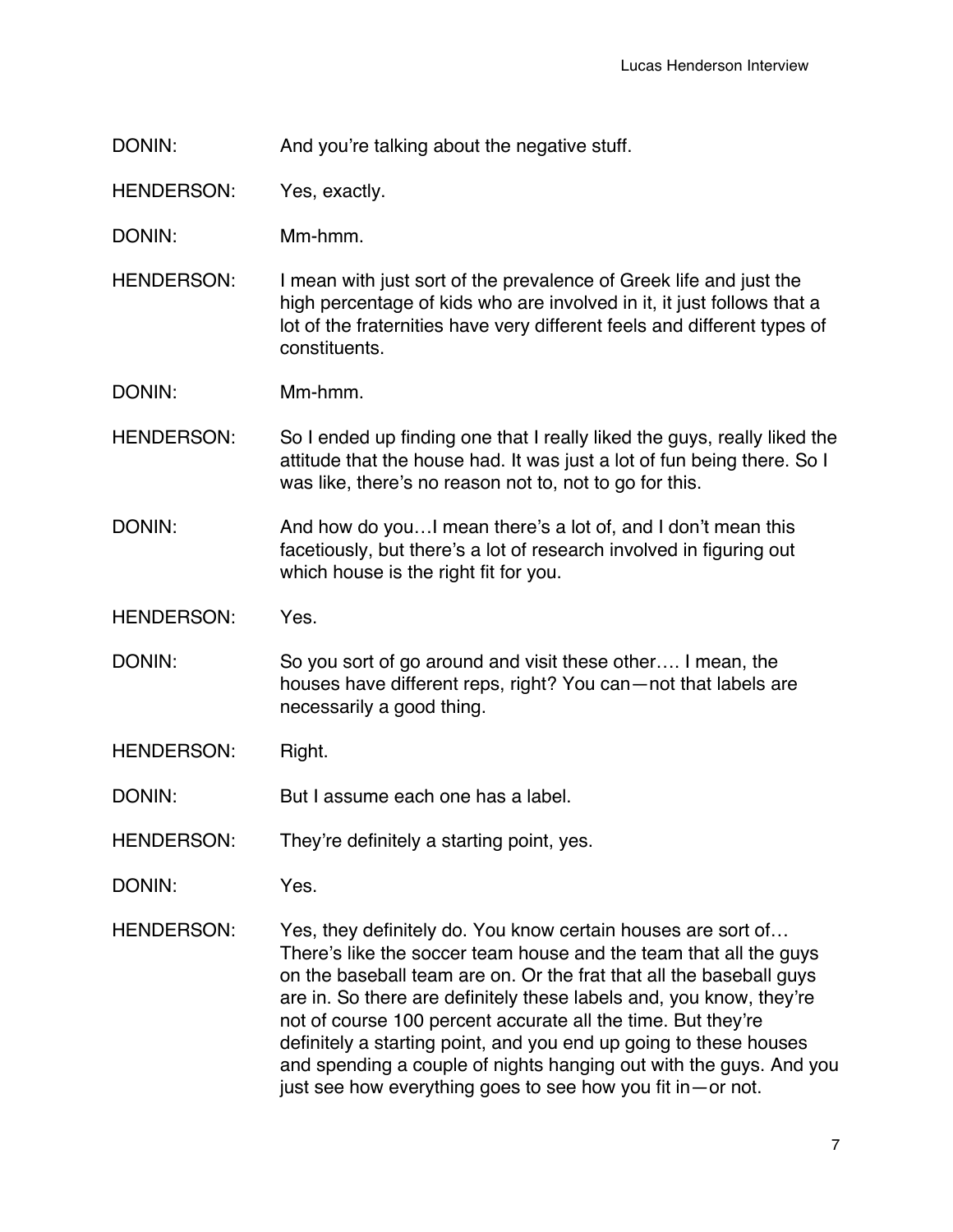DONIN: And when does the process of actually—I forget the terminology.

HENDERSON: Rushing.

- DONIN: Rushing. When does that actually Does that start in the fall of your sophomore year?
- HENDERSON: Yes. So you have to... I think the school rule is you have to complete three terms before you can join a house. So for the vast majority of kids, they're rushing their sophomore falls. So you have a whole year to sort of feel out which house is best for you.
- DONIN: Mm-hmm. Did you—does it cause you anxiety because you wonder if you're going to be selected or invited or whatever the right term is?
- HENDERSON: Yes, definitely. Not so much until you're actually getting ready to rush. You know you go around to the different houses and then, at least for guys, the way to sort of signal to the house that they're your first choice is you stay at the—you're there at the very end of the rush period which I think goes from like seven to nine. And then, at that point, all the brothers wind up outside, and you do what's called—you shake out, which means you go down the line, you shake everybody's hands. And that sort of indicates to the house that, look, you know, I think that this is the house I want to join.
- DONIN: Mm-hmm.
- HENDERSON: And that definitely factors into their decision, whether or not somebody stayed in and shook out.
- DONIN: Uh-huh.
- HENDERSON: And so, yes. I mean it's tough because looking back after I joined a house and I was part of the deliberations for younger classes, you know, sometimes guys shake out, but you don't really have room for them. You don't want to—you don't necessarily give a bid to every single kid who indicates interest.
- DONIN: Is it based on space, or is it based on a judgment about their suitability for the group?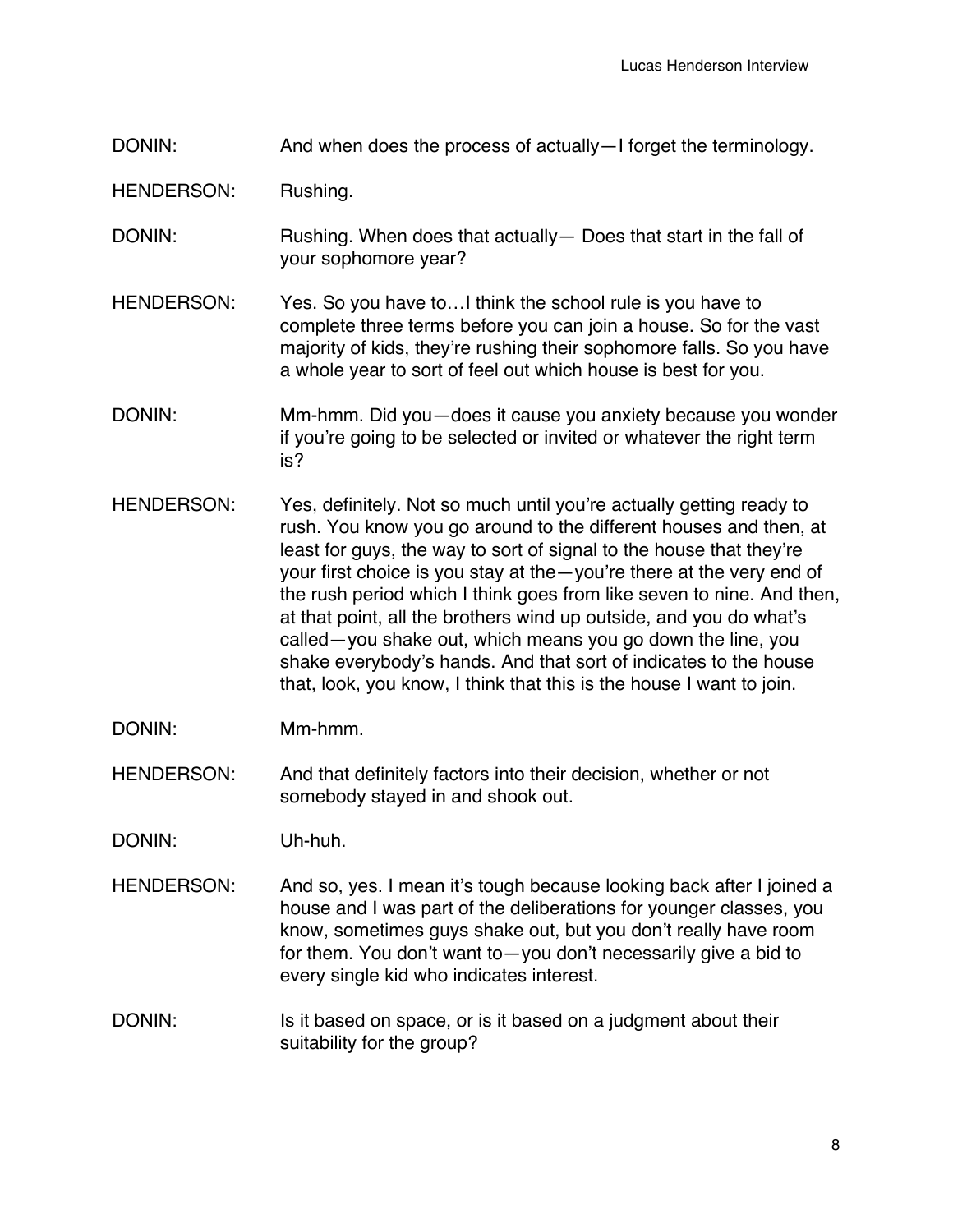- HENDERSON: Sometimes both. Normally, at least for the house that I joined, which is Alpha Chi, for the record, we would go for classes between 20 and 25 guys. You know, we didn't want a class of like 50 kids. It would just be a little too big and would give the house a different feel. You wouldn't really get to know the other brothers as well.
- DONIN: Mm-hmm.

HENDERSON: And sometimes, you know, there were kids who would show up on rush night, and you would have no idea who they were and nobody else would. Like, who are these people that are showing up?

DONIN: Oh.

HENDERSON: I mean, for the most part, I think the process sort of works well for both the rushees and the brothers. Where, you know, before rush night, the brothers have a pretty good idea of who they want to sort of join the house. And I think the same is true for the rushees as well. Like they have a pretty good idea of what house they want to join. And normally the two sort of images aren't really that far off.

DONIN: Right.

- HENDERSON: So sometimes if an outsider is sort of looking at the process, it can seem like a pretty daunting…and has the potential to be sort of mean and cruel. But I think it's actually pretty rare that someone's feelings really get hurt.
- DONIN: Mm-hmm.

HENDERSON: I mean of course it happens, but....

DONIN: Now among your sort of group during sophomore year, during this rush time, were all of your friends rushing? I mean, were you friends with people, non-Greek people, as well as Greek people? Or were they mostly—

HENDERSON: I had some friends who didn't rush initially. So a lot of my friends actually did end up joining houses. But some of them joined houses their junior or even senior years.

DONIN: Oh!

HENDERSON: Which is pretty unusual, I think.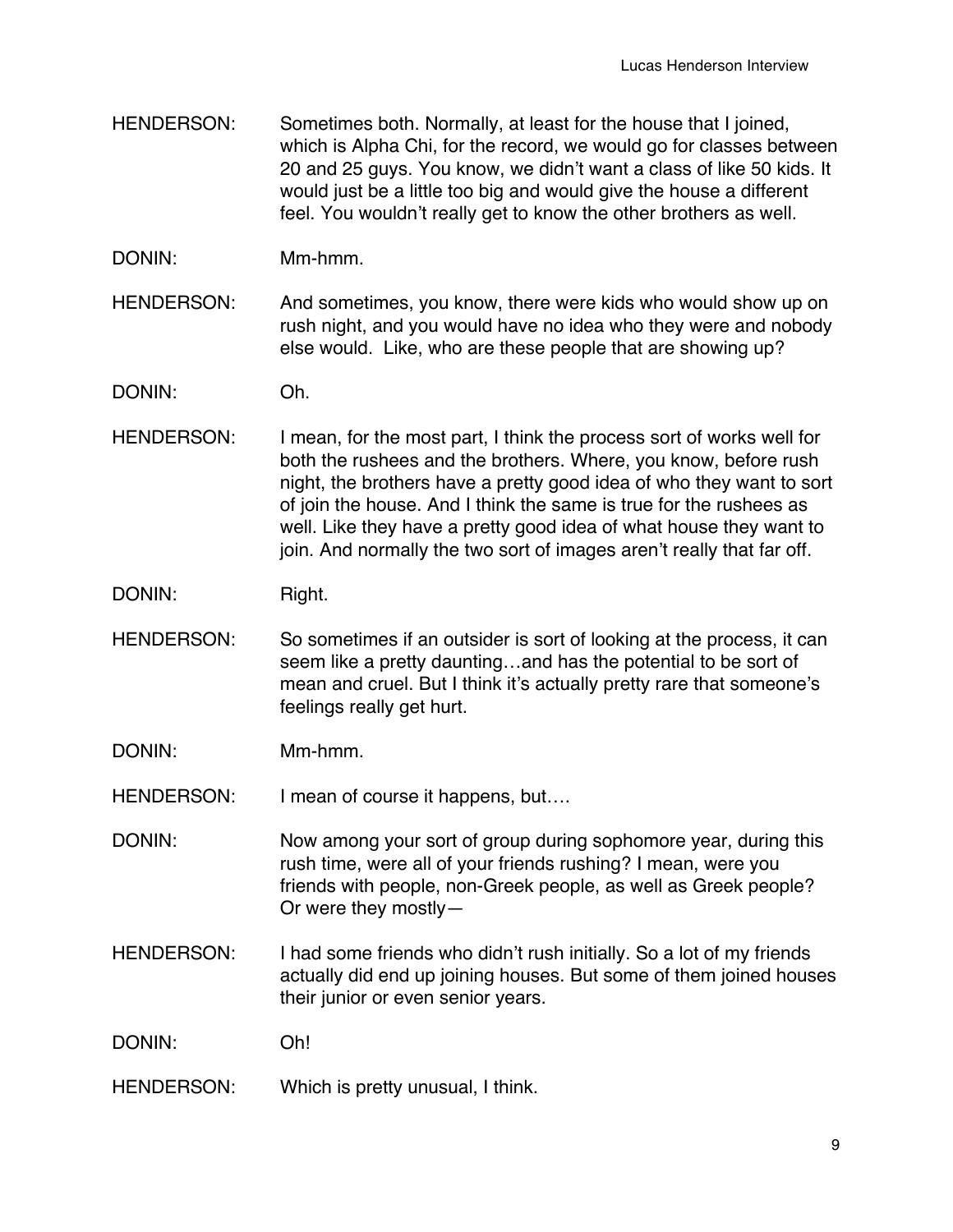| DONIN:            | Mm-hmm.                                                                                                                                                                                                                                                                                                                                   |
|-------------------|-------------------------------------------------------------------------------------------------------------------------------------------------------------------------------------------------------------------------------------------------------------------------------------------------------------------------------------------|
| <b>HENDERSON:</b> | Like most of the time, you know, kids join their sophomore year,<br>and that's it. And if they haven't, then they're not going to.                                                                                                                                                                                                        |
| DONIN:            | Yes.                                                                                                                                                                                                                                                                                                                                      |
| <b>HENDERSON:</b> | But the bulk of my friends from freshman year did rush, although a<br>lot of them went to a different house than I did.                                                                                                                                                                                                                   |
| DONIN:            | Mm-hmm.                                                                                                                                                                                                                                                                                                                                   |
| <b>HENDERSON:</b> | Which, you know, I stayed close with them, but not as close as they<br>did with each other. A lot of them went to the same house.                                                                                                                                                                                                         |
| DONIN:            | Mm-hmm. Did you have friends that did not make their-get their<br>choice or whatever the right phrase is?                                                                                                                                                                                                                                 |
| <b>HENDERSON:</b> | I can't really think of anyone who was extremely disappointed with<br>the way that rush went.                                                                                                                                                                                                                                             |
| DONIN:            | Well, that's good.                                                                                                                                                                                                                                                                                                                        |
| <b>HENDERSON:</b> | Yes. I mean, like I said, I don't know a lot of people who sort of put<br>all their eggs in one basket and were disappointed.                                                                                                                                                                                                             |
| DONIN:            | And did that become your sort of permanent community, your Alpha<br>Chi brothers?                                                                                                                                                                                                                                                         |
| <b>HENDERSON:</b> | Yes. And that definitely became my closest group of friends. I mean<br>I remained friends with the kids from my freshman floor and I made<br>other friends just through class or like, my job on campus. But my<br>sort of core group definitely became the kids in my house, in Alpha<br>Chi.                                            |
| DONIN:            | Did you see your social life organized exclusively through your<br>fraternity brothers, or did you ever socialize, say, with your<br>coworkers from whatever your job was? Or people in a particular<br>class that you-or people that chose the same We didn't even<br>talk about your choosing a major yet, but when you choose a major. |

I mean, was that the sort of defining category in which most of your

friends came from, was the Greek house?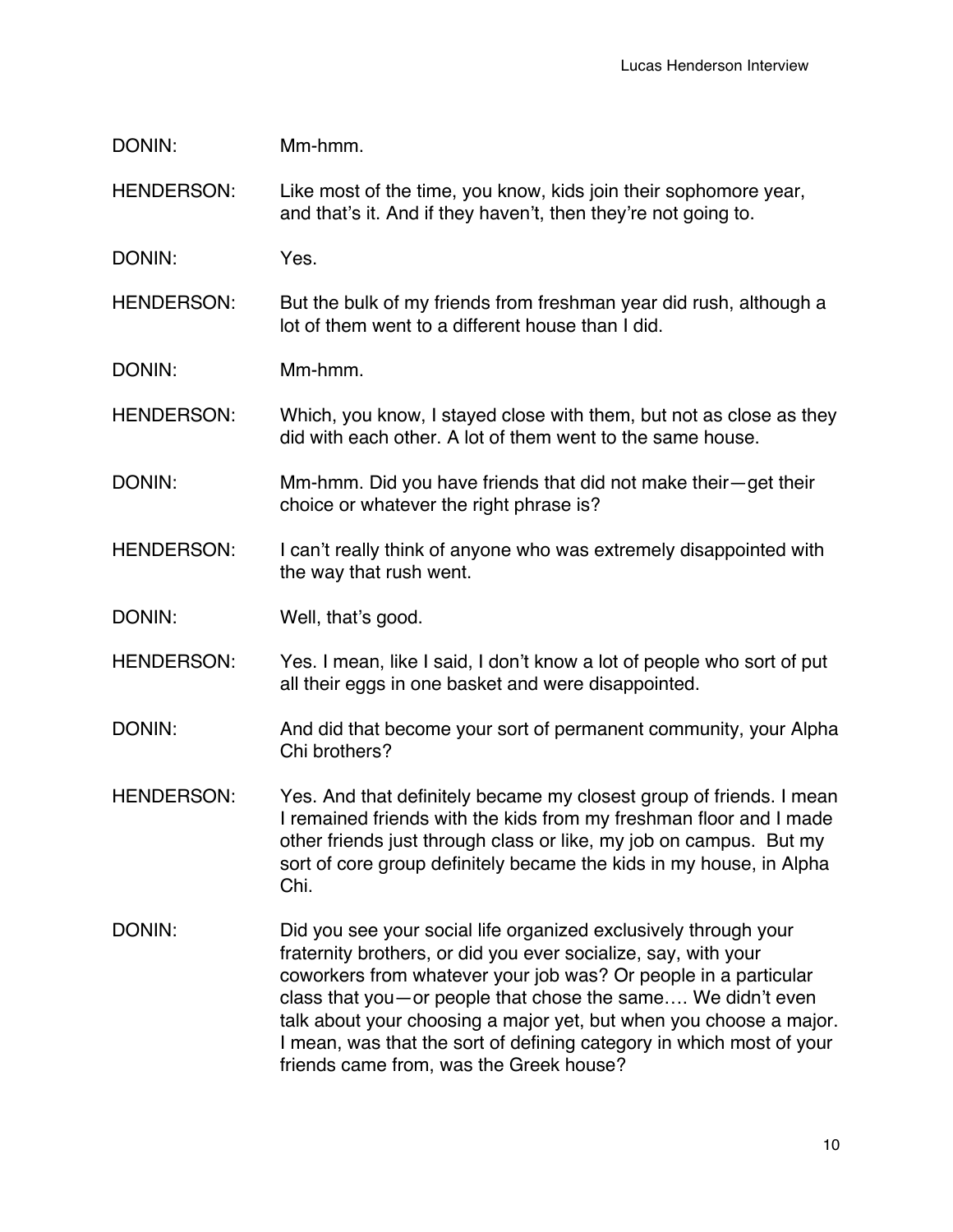HENDERSON: Yes, I would say so.

DONIN: Uh-huh.

- HENDERSON: You know, I was friends with other kids. But it was more… Like, I went on an LSA to Berlin, and, you know, made some pretty close friends on that trip. And we continued…. That was my sophomore winter. So we continued to sort of hang out every once in a while, you know, for the rest of my time at Dartmouth. But I would say that sort of things like that, you know, hanging out with kids from my LSA or hanging out with kids that I worked with, those were sort of exceptions, and they were events that sort of got organized, you know. But if I didn't have like sort of an arranged dinner with one of those groups, then my default was Alpha Chi.
- DONIN: DONIN: Did you ever experience people reacting negatively when they learned you were part of the Greek system?
- HENDERSON: Not seriously. I mean, you know, a lot of times people who were unaffiliated might give you a hard time, but in a good-natured way. You know, just kind of write you off as like a frat boy or whatever. But never seriously. I mean, I don't think I was…I never felt discriminated against in any real way.
- DONIN: And did you ever experience people telling you that they felt discriminated against because they weren't in the Greek system?
- HENDERSON: Because they weren't?

DONIN: Right.

HENDERSON: No, not really.

- DONIN: Was there—I mean did you sense or is there a real divide between the affiliated and nonaffiliated? I mean, I hear that term a lot—
- HENDERSON: Mm-hmm.
- DONIN: from both students and alums, that there's like, oh, you know, I'm a committed unaffiliated person.
- HENDERSON: [Laughs] I would say not really, mostly because, at least in my experience, the majority of the people that I knew were in a house.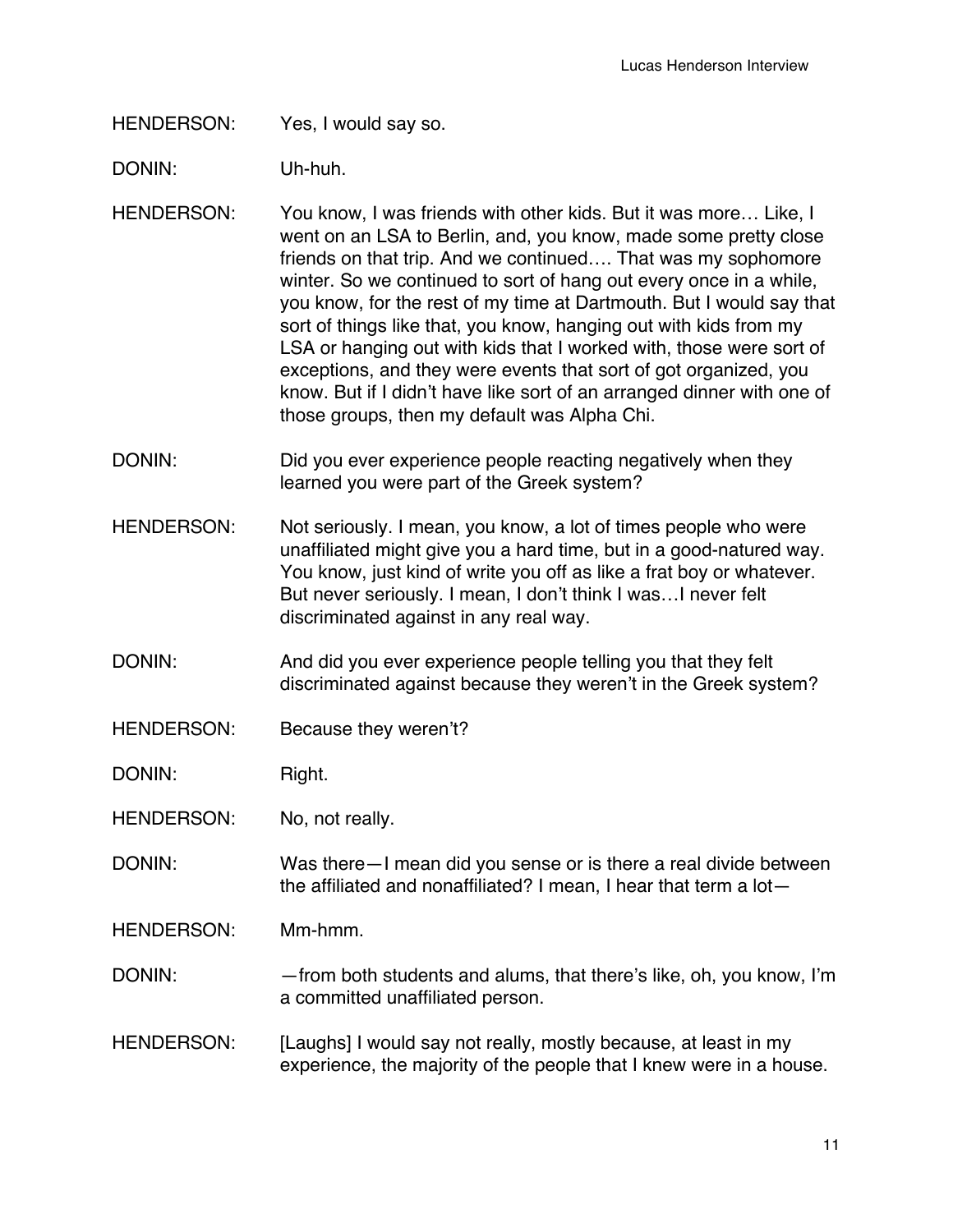## DONIN: Mm-hmm.

- HENDERSON: And, you know, we all had one or two friends who weren't affiliated. But, you know, they were such a small group that there wasn't really any discrimination against them particularly. I mean to me the way that the social scene sort of broke down was: The majority of social kids were in a house. And there was that group of kids that you never saw outside of class or the library. And that's just definitely a group that I had very little interaction with or connection with. And then there was just a very small sliver of kids who were active socially; you know they would come and hang out with their friends at their fraternities or do a lot of different things. So they had this social life, but they just happened to not be in a frat. And that was, I felt, like a very small sliver of the Dartmouth population.
- DONIN: That group did.
- HENDERSON: Yes.
- DONIN: Mm-hmm.
- HENDERSON: And so, to me it was kind of like, this group is just so small that there's no—there's just not enough people in it to create any sort of tension between these unaffiliated social people and affiliated members.
- DONIN: Right. And that was an affirmative decision they made, to be unaffiliated. They weren't people who hadn't been asked to participate; they just chose not to.
- HENDERSON: Right. Some of them I know didn't want to join a frat because they didn't want to pay dues or some didn't want to tie themselves down to one social group. You know, they had friends all over the place, and they didn't want to make a decision that they felt would limit them socially. And you know that's perfectly understandable; I don't disagree with that.
- DONIN: Mm-hmm.
- HENDERSON: But that's just not what I chose to do.
- DONIN: Mm-hmm. Did you ever have experiences here where you felt as if you didn't belong based on some trait or—based on who you were, whether it was—You know, there are a lot of ways for people to feel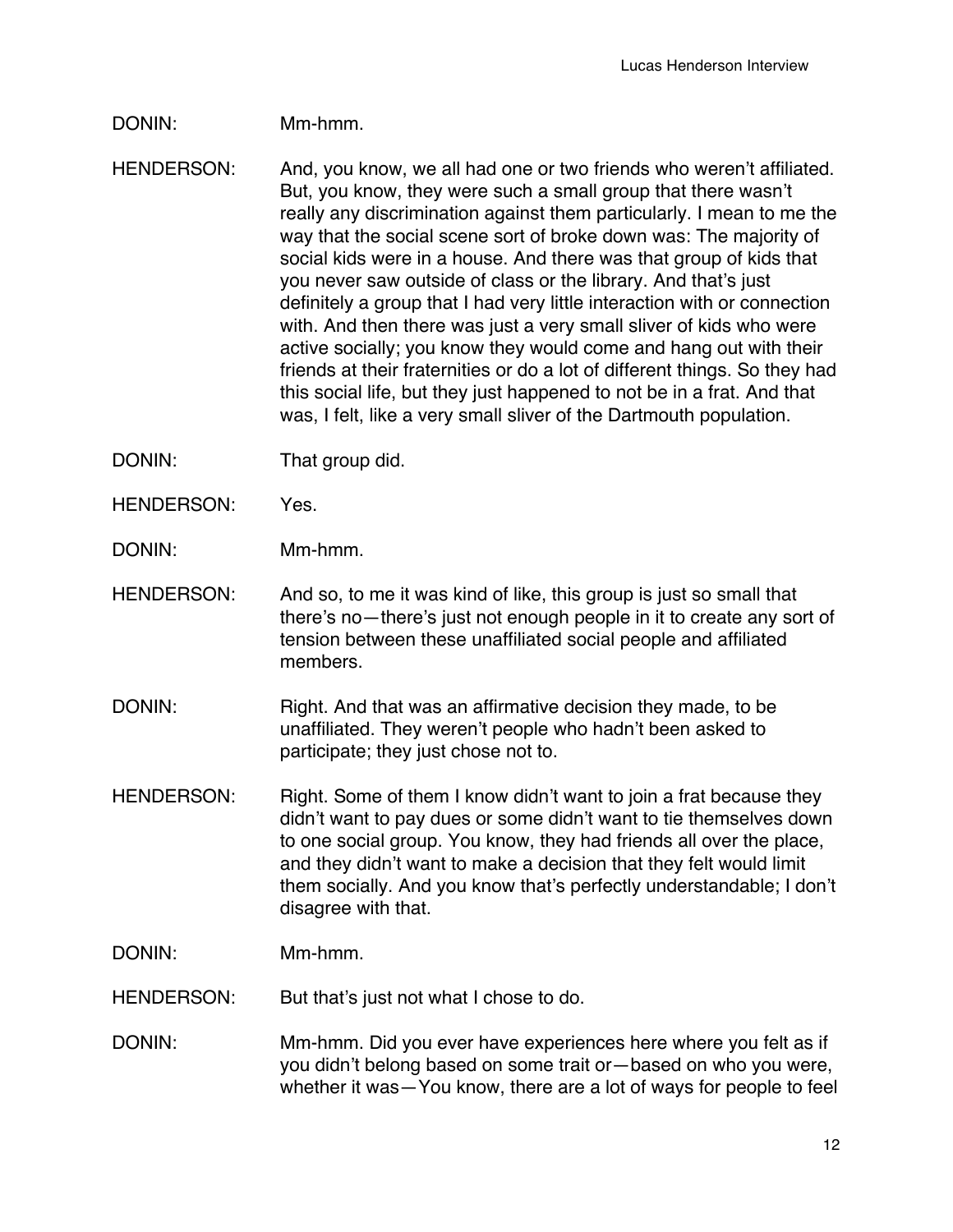like they don't belong, and it's not just the Greek system obviously. It can be because you're not a legacy or you're not from a fancy private school, you're not an athlete, you're not whatever. There are all kinds of labels one can have.

HENDERSON: Right.

DONIN: Did you ever have any feelings like that?

- HENDERSON: No. Honestly not really.
- DONIN: Uh-huh.
- HENDERSON: I feel like a lot of the labels, you know, like athlete or super rich kids, you know, they're all the minorities for the most part on campus. And I didn't necessarily fall in any of those groups, so a lot of the times, you know, I felt like I *was* sort of in the majority. I don't ever remember an instance where I felt uncomfortable just like being myself.
- DONIN: That's interesting. So your view of the Dartmouth population when you were here was that all these silly labels that people use really describe a minority of the people rather than the majority of the people.
- HENDERSON: I think so.
- DONIN: Mm-hmm.
- HENDERSON: Yes. I mean definitely. Because sticking a label on a group of people for one quality, most people in the whole Dartmouth population aren't going to have that quality. You know it's not like— There's never an official label for just sort of your average student, which I think a lot of people would fall under. But, you know, athletes, a small percentage. People who are at the extreme ends of the socioeconomic scale, a small percentage.
- DONIN: First-generation college student.
- HENDERSON: Yes. People who aren't legacies? Plenty of those.
- DONIN: Yes, yes. Interesting.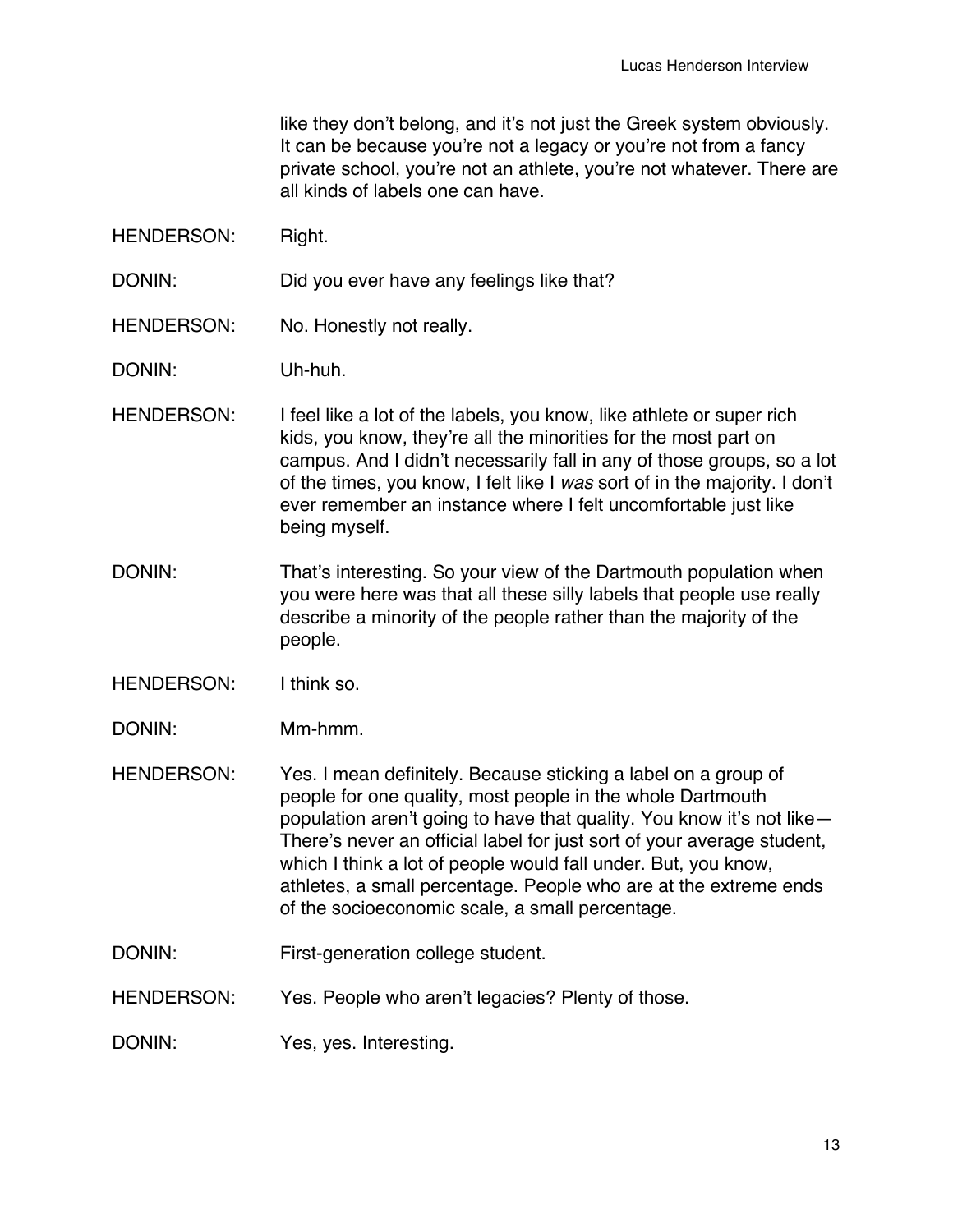- HENDERSON: So, you know, I felt like the Dartmouth community was just very easy to fit into.
- DONIN: Mm-hmm.
- HENDERSON: You know, that being said, I'm a white male from the middle class.
- DONIN: Mm-hmm.

HENDERSON: So my whole life I've never felt discriminated against.

- DONIN: It's fair to say then that you established your community pretty early on, you know, from the fall of sophomore year.
- HENDERSON: Mm-hmm.
- DONIN: DONIN: Did it alter in any way? Did it expand, contract, change in any way? I mean where do the women fit in, for instance? If your social group was your frat brothers, you know, this is a coed school. Where are the women in your life? And I'm not asking about your love life. I'm asking about your social group.
- HENDERSON: Right. I mean, yes. A lot of times the girls that I would end up being friends with I would meet somehow through Alpha Chi. They would be friends of other brothers that would hang out there. And you would start talking to them and strike up your own friendships. And then, you know, through them you would meet sort of other people.
- DONIN: Mm-hmm. So let's envision, say, your final year here when you were a—not a senior; they didn't call you seniors. You were an '09. What was the gender breakdown between…. If you had to think of who your best friends were whom you were saying goodbye to at graduation, what was the gender balance between the women and the men?
- HENDERSON: Definitely tilted towards the men. I had a lot more closer friends who were guys than girls.
- DONIN: Mm-hmm. And do you think that's because of the Greek system, or just because…. I mean, did the Greek system facilitate the fact that you had this close group of guys, but didn't really help you have a close group of women, the same sort of balance.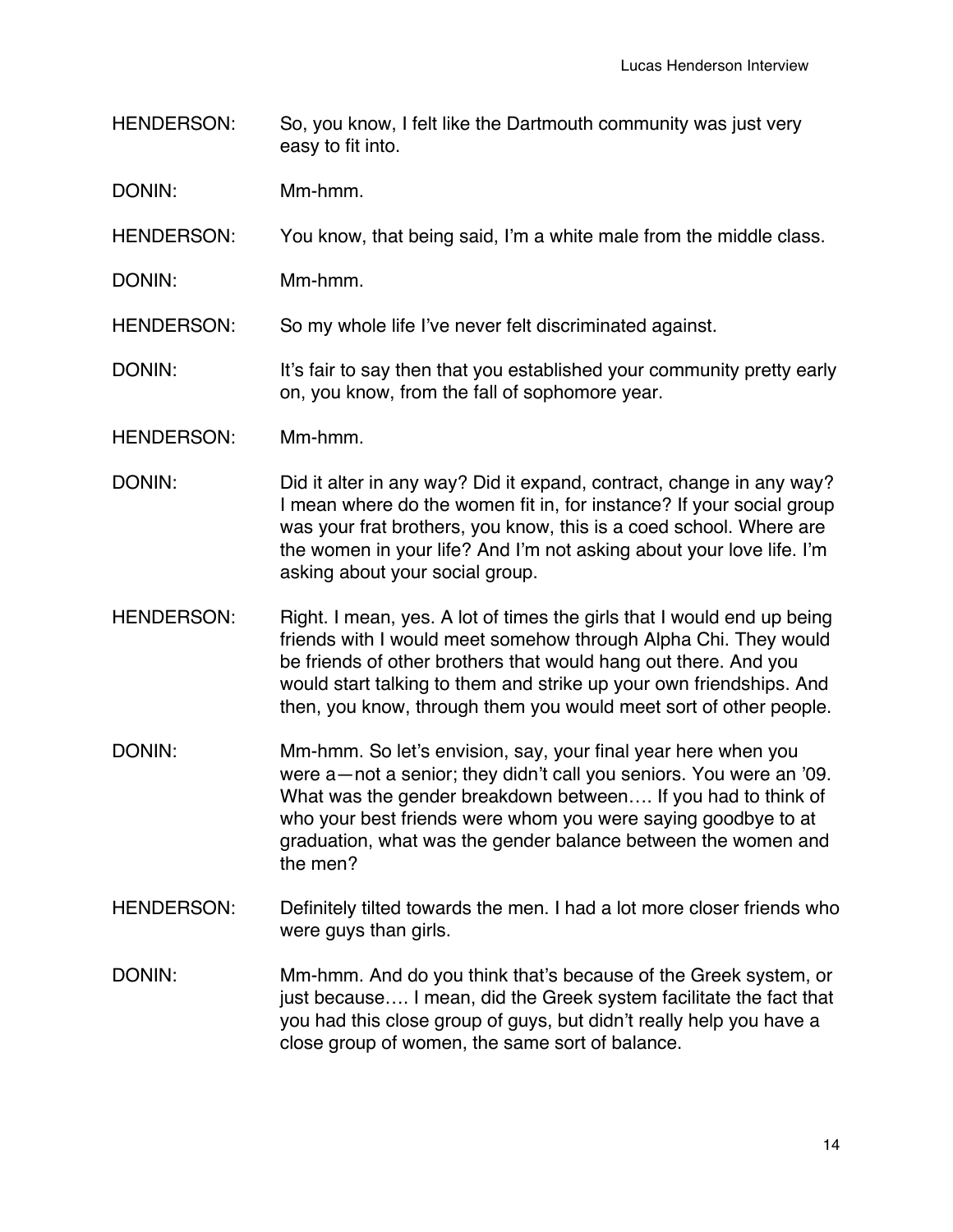- HENDERSON: Yes, definitely. That's definitely true. And before I came to Dartmouth, you know, just thinking back to high school and elementary school, you know my group of friends was definitely a lot more balanced in terms of gender. In high school I had a lot of close female friends and a lot of close male friends. But the ratio was pretty even. But in Dartmouth, yes, that's not the case. My close friends were definitely a lot more guys than girls.
- DONIN: Mm-hmm.
- HENDERSON: And thinking about it, I would say that's true for a lot of the guys that I was friends with, too.
- DONIN: But you all live in.... I mean, all these dorms are coed here, right, aren't they? Most of them?
- HENDERSON: Yes.
- DONIN: But do you actually—I should know this— How many years do you actually physically live in a frat?
- HENDERSON: I lived there all of my junior and senior years and my sophomore summer. So, you know, freshman year— Freshman year was the year that I had probably the most female friends that I hung out with.
- DONIN: Which makes sense.
- HENDERSON: A high percentage of time because I was on the coed floor. And then sophomore year, you know, I lived with a bunch of guys. But then, all of a sudden I had this new social circle of other kids in my pledge class.

DONIN: Mm-hmm.

HENDERSON: And that quickly became my sort of new core group of friends.

DONIN: Mm-hmm.

- HENDERSON: And, yes, being heavily involved in Greek life and spending a lot of time with your brothers definitely skews the time that you spend with your male classmates as opposed to your female classmates.
- DONIN: So you had a pretty stable group here, it sounds like.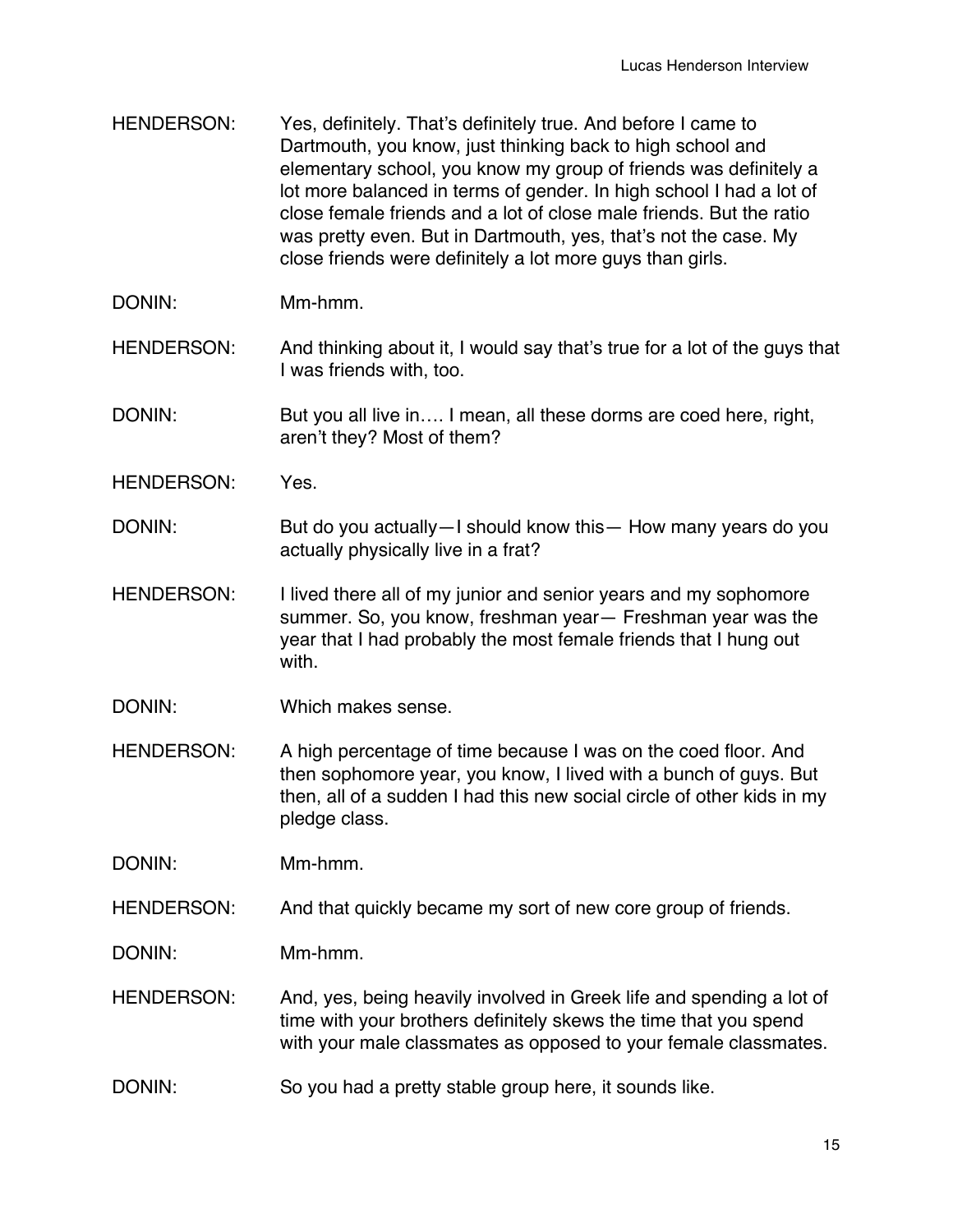HENDERSON: Mm-hmm. Definitely.

DONIN: A lot of people sound like they transitioned from maybe an athletic group or theater group or music group or whatever, to something else. And then they go, as you say, on an LSA, and they changed. But you were pretty—it sounds like you were pretty stable.

HENDERSON: Yes, pretty stable. I mean there's turnover—

DONIN: Sure.

HENDERSON: — — within the fraternity, you know, like kids graduating and new classes coming in. So there is that. It doesn't feel like, thinking back on my time, it doesn't feel like you had a stagnant group of friends. It's just that a lot of them happened to be, you know, in my frat.

> And also, thinking back, as I got older, I feel like I almost became less open to making new friends. Which sounds weird, but I remember my senior year I wasn't really that interested in meeting new people. I had a really close friend group, people that I really cared about. And that's who I wanted to spend time with.

- DONIN: Was that because…let's see, (A) you were lazy, (B) you were a senior, an '09, and you realized you were cherishing this last year together with this group of guys, (C) I don't know what other reason. What do you think caused that?
- HENDERSON: You know I think it's probably a little bit of both.

DONIN: Yes.

- HENDERSON: You know I had this close group of friends, and I didn't necessarily feel like making the effort all the time, reaching out and meeting new people. And, yes, I knew that…I was very conscious of the end of college coming. I think all of senior year it sort of felt like something hanging over my head. And I wanted to make the most of it with the close group of friends that I had sort of formed over my previous three years.
- DONIN: Now I was reading in *The D* that you were on a softball team, weren't you, that was pretty successful?

HENDERSON: Yes. [Laughs]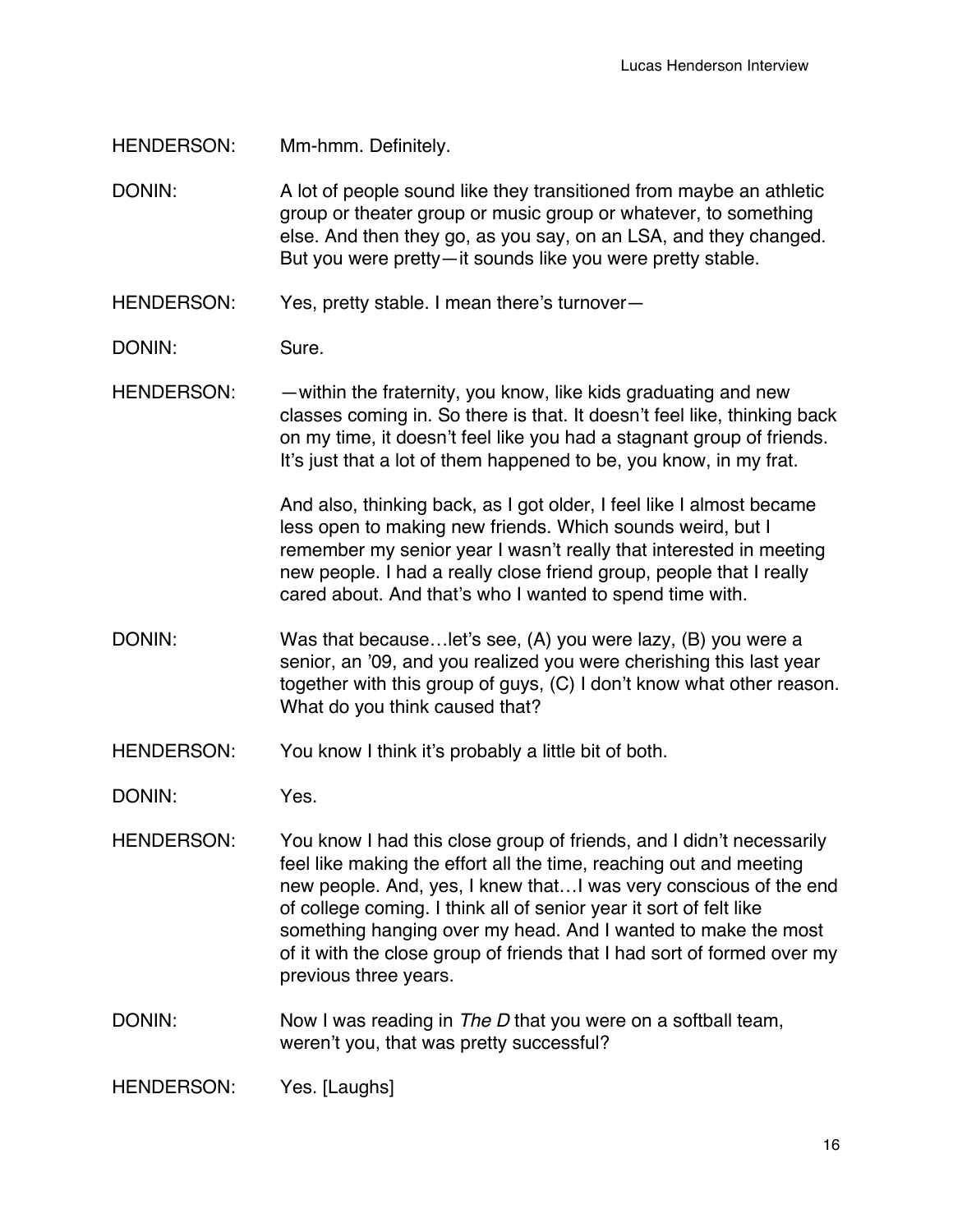DONIN: Were those Alpha Chi guys?

HENDERSON: Yes. That was our house team.

DONIN: Oh, I see. Okay. So that wasn't a new group. That was a different group….

HENDERSON: More of the same, yes.

DONIN: [Laughs] Now does Alpha Chi have a label?

- HENDERSON: Yes. I think the image that the rest of the school sees is sort of dorky guys but pretty nice. And we definitely do have a reputation of sort of being a little like, inward-focused. You know, where we're really tight with each other but— Not that we're unfriendly or anything.
- DONIN: Right.
- HENDERSON: But, you know, we're not always as welcoming, I think, as other houses are perceived to be.
- DONIN: And that's not intentional. That's just the personality of the place.
- HENDERSON: Yes, I think it is just the personality, and the type of guys who do end up there are, they're just not the social sort of—they're not necessarily at the top of the social chain in terms of being all these alpha personalities or being the most outgoing people in the school. So it sort of is a—I guess it felt like a perpetuating sort of—type of personality that we would get. Where that personality attracts the same type and, you know, just sort of keeps going.
- DONIN: So now that you've been out, what, three years, how do you think the experience of having belonged, and been, it sounds to me, so secure and stable in this community, how has that impacted you functioning out in the big, bad world now that you've had to separate from this group?
- HENDERSON: I don't think I had trouble sort of transitioning to the real world. I mean Dartmouth—and a lot of people describe this, that it definitely has that bubble-like aspect where, you know, the four years you're here, you're just in this little town up in New Hampshire. And the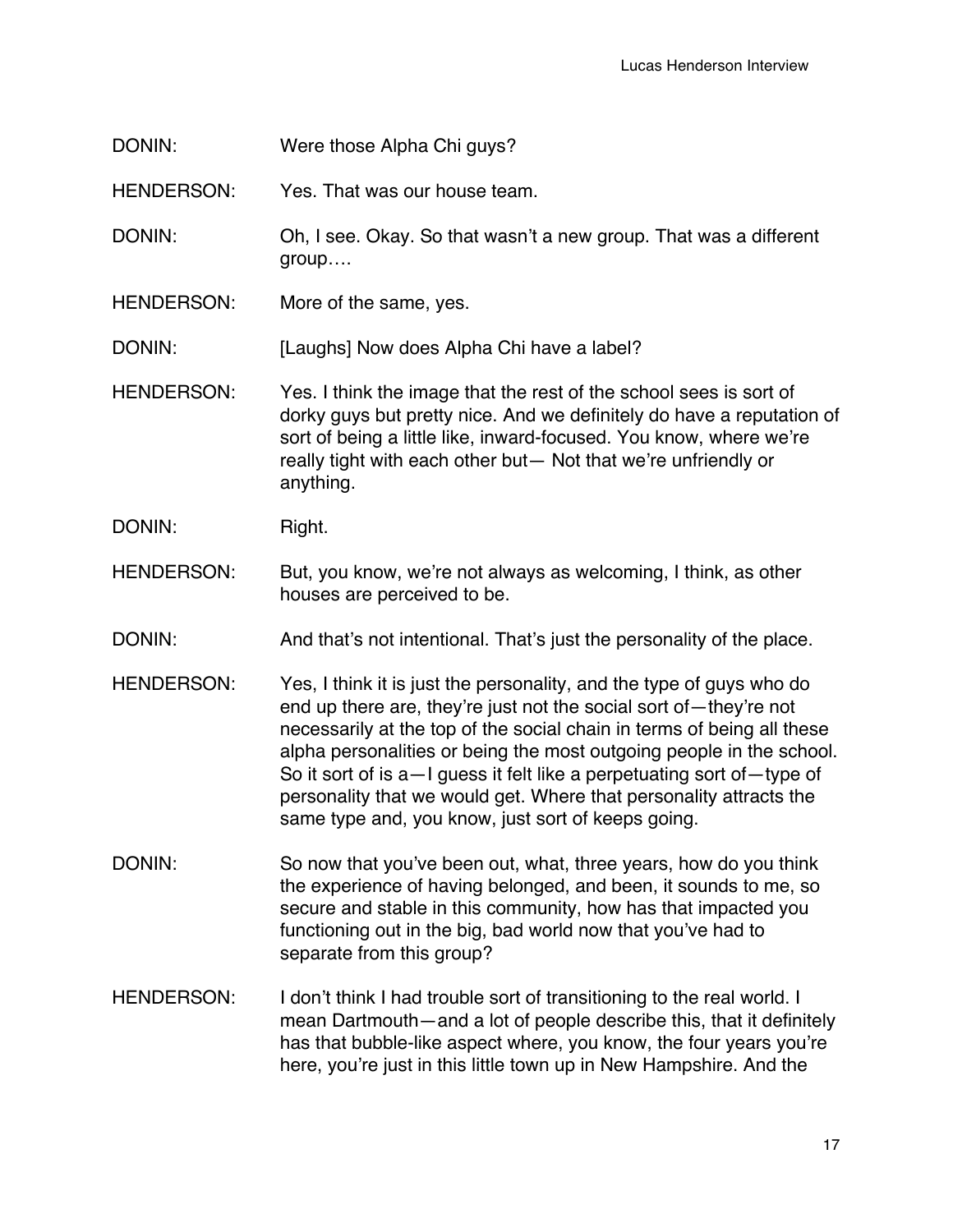campus is very well defined. And you don't really do much outside of the campus all the time.

But, you know, the kids in my class, the other Alpha Chis, ended up going to a lot of different places after graduation. You know a lot of kids went out of the country or went to the West Coast, or stayed on the East Coast, whatever. So it wasn't like this group was physically close to each other anymore. But, you know, we had a lot of sort of like Facebook like group chats, and we had walls that we'd all post on. So we stayed close that way. And since graduation, two kids have gotten married, or three kids now. And we all go to each other's weddings, and it's a big fun reunion.

But the fact of the matter was there was one other kid from my class in Boston, which is where I ended up after graduation, and we definitely hung out. But we hadn't been the closest of friends in our class. And once again, I felt like I was in a situation where, new place and like new life, the next step in my life, and I didn't know anybody. And I ended up moving into an apartment with people I didn't know and started a job that I of course didn't know anybody at. And that didn't really affect me at all. You know, I made friends in both of those places, and I think I sort of hit the ground running.

- DONIN: So you're...I mean, given your experience of being a newcomer in places, you're pretty skilled at making these transitions.
- HENDERSON: Yes, I think so. I'm not the most outgoing person. Sometimes I think I'm a little shy, but I'm able to sort of overcome that, I think. And I'm never worried, you know. I don't go in and make 20 million friends on the first day.
- DONIN: Right.
- HENDERSON: But I'm definitely comfortable being in that situation and just sort of finding my way.
- DONIN: DONIN: Did you ever experience the sense that you—You know, the theme of this project is the insider and the outsider at Dartmouth. Did you ever have experiences of feeling like an outsider when you were confronted by a particular group? Obviously not your fraternity brothers, but early on, where, I don't know, in a class or in some other social situation or—There are all kinds of possibilities. But I think all of us have moments when we think we don't belong for one reason or another. But does anything stick in your mind?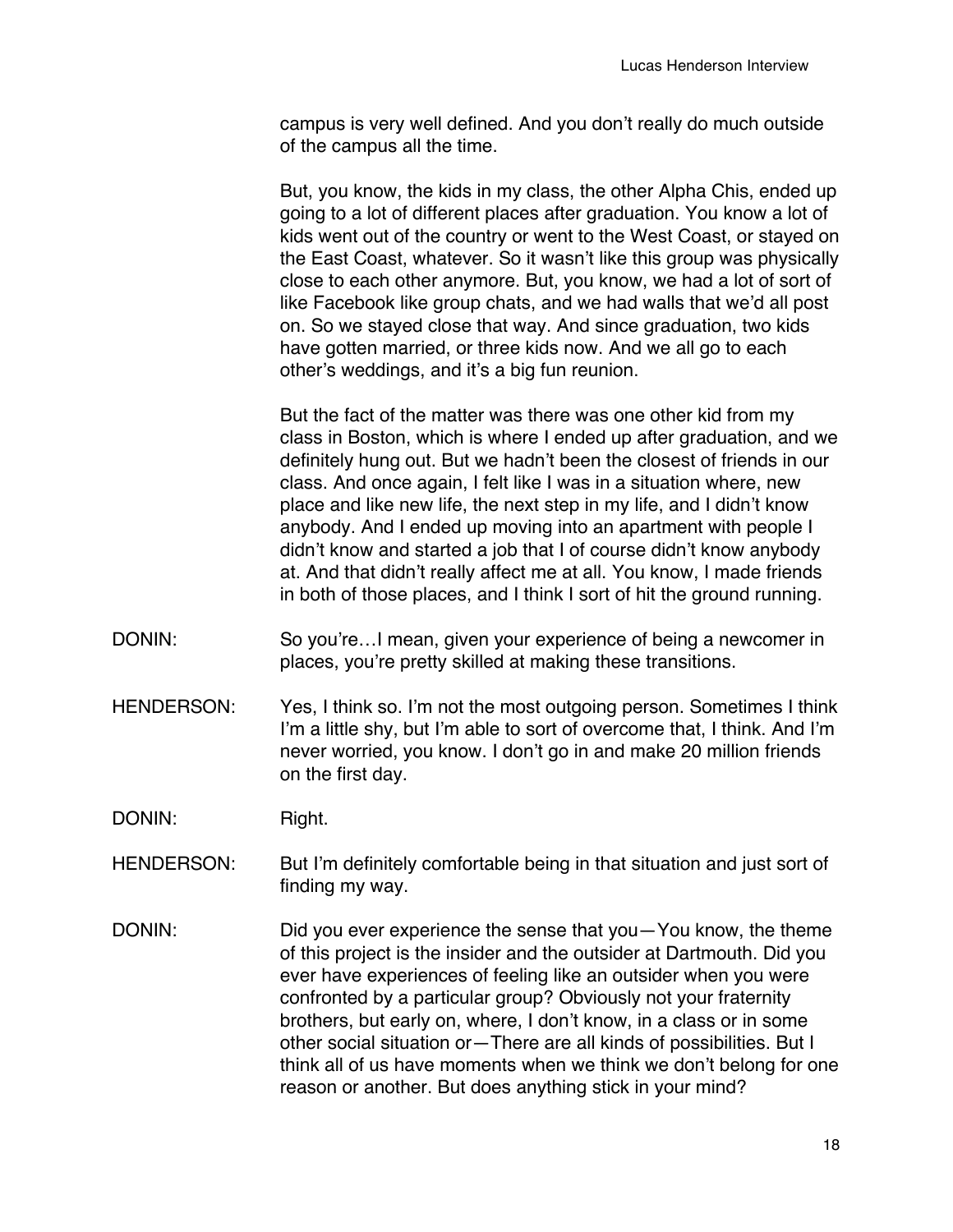- HENDERSON: No, not really. You know, going over these questions beforehand, I knew that I was going to struggle with a lot of these outsider questions because, looking back, I didn't always feel like an insider. But that was usually in a circumstance where nobody was an insider. Where, you know, when we got here, everything was new.
- DONIN: Right.
- HENDERSON: And I never had that sort of struggle where I felt like there was a group that I didn't belong to that I wanted to belong to and wasn't able to break in for some reason, which I guess is pretty lucky in some ways. But, I guess those experiences are important to have, too.
- DONIN: You were one of the lucky ones.
- HENDERSON: I guess so. It's sort of funny to think back on that. I remember being… obviously having a lot of anxiety, you know, beforehand, coming to college. I remember driving over that bridge from 91 and being real nervous about being left at school and my parents driving away.
- DONIN: Was that the first time you'd spent any time away from your parents, when you got here?
- HENDERSON: No. Growing up, I'd always gone to summer camps away.
- DONIN: Sleep-away camp, yes.
- HENDERSON: I'd be away for three or four weeks. And, you know, I never had any issues of severe homesickness. I mean I was excited. But you can't sort of stop yourself from having those butterflies.
- DONIN: Absolutely. But it sounds to me, you know, almost everybody we've talked to has said that the [freshman] trip thing really breaks the ice quickly.
- HENDERSON: Yes.
- DONIN: And it doesn't necessarily—That doesn't necessarily become your group but it really eases the pain, big time.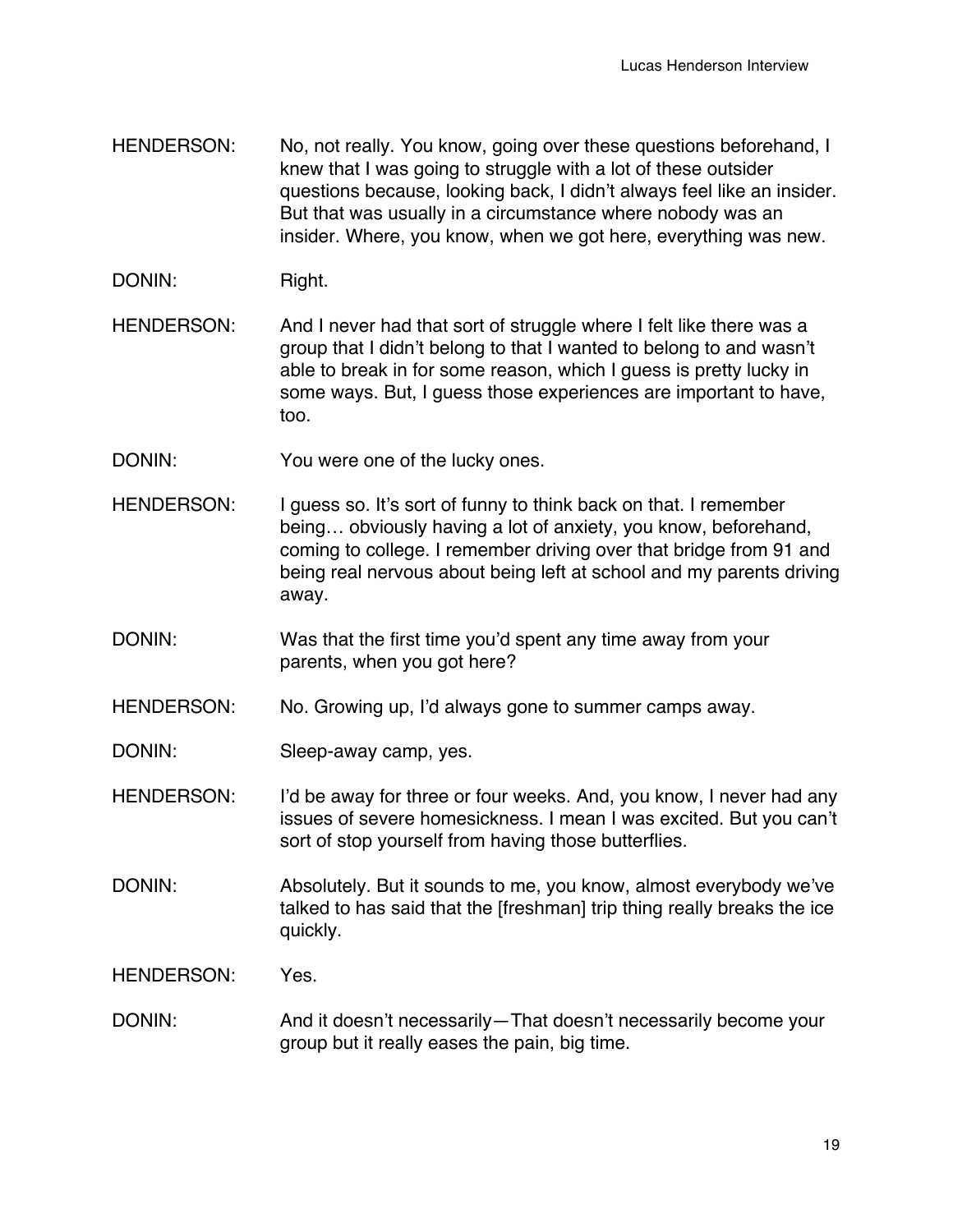HENDERSON: Yes. I mean you get there and you sign into your trip. And ten minutes later, you know, they have you playing these games or dancing to these songs. [Laughter] And, you know, you realize that everybody else, all the other kids, are feeling as awkward as you are maybe. But you just go for it, and you have a good time, and that helps other people have a good time. And it's just such a good way to break the ice.

> The students who run those, the upperclassmen who run those trips are so excited to have you there. And it just, that emotion just sort of like boils over. You can see it, and you get excited, too. It's impossible not to. And for my section, since I live in the New England area, after my trip ended, I had to go home for a couple of days.

- DONIN: Oh.
- HENDERSON: And then come back because the dorms weren't ready. And for kids who lived far away, they wanted, for the later sections, they wanted them to go on a trip and then be able to move into the dorms. So I had to go home for a week or so and just sit there with ants in my pants, waiting to get back.

DONIN: Sure.

HENDERSON: And all of my high school friends had already gone to college, you know, gone off to their schools.

DONIN: Oooh, that's tough.

HENDERSON: Yes, it was tough. But it was only tough because I was excited, not because I was scared.

DONIN: Yes. I mean you wanted to get back here.

HENDERSON: Yes.

DONIN: Get going.

HENDERSON: Yes. Had that first taste, and then you're only on your DOC trip for three or four days.

DONIN: Right.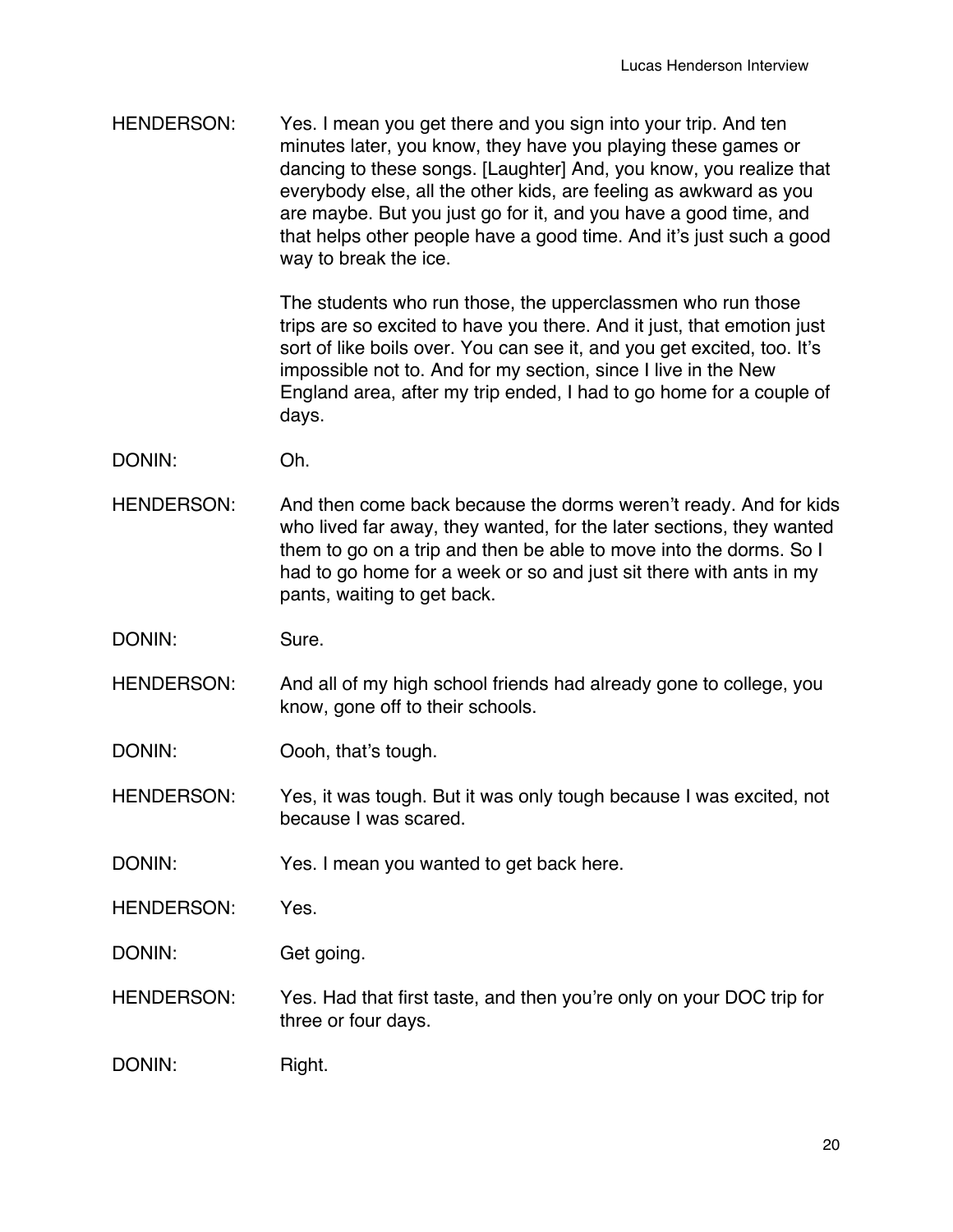HENDERSON: You just want to get back.

DONIN: Yes. So what kind of work did you do? What was your job?

HENDERSON: I worked for a psych professor. I was a math major, and I worked for Professor Kralik who I think is still here.

DONIN: Mm-hmm.

HENDERSON: Doing data analysis on his results. So, you know, I obviously had... I was a math student, had a math background and was familiar with the software that he was using to analyze his results. So I did a lot of programming for him. Learned a lot, and it was a good way to spend ten or 15 hours a week.

DONIN: Yes. So that's a pretty solitary job, though. Were there other students there, working?

HENDERSON: Yes. There were other students. So there'd be a bunch of us in the lab at one time doing one thing or the other.

DONIN: Oh.

HENDERSON: Not everybody was in the same work as I was.

DONIN: Mm-hmm.

HENDERSON: And there were also grad students who were doing a little bit more advanced work.

DONIN: Mm-hmm.

HENDERSON: So that was actually a pretty social—It doesn't sound like it, but it was a pretty social environment. And we'd usually be playing some music or something and just talking about whatever it was.

DONIN: Right.

HENDERSON: Because a lot of that work is pretty—it can get a little tedious.

DONIN: Yes.

HENDERSON: So we definitely found ways to amuse ourselves.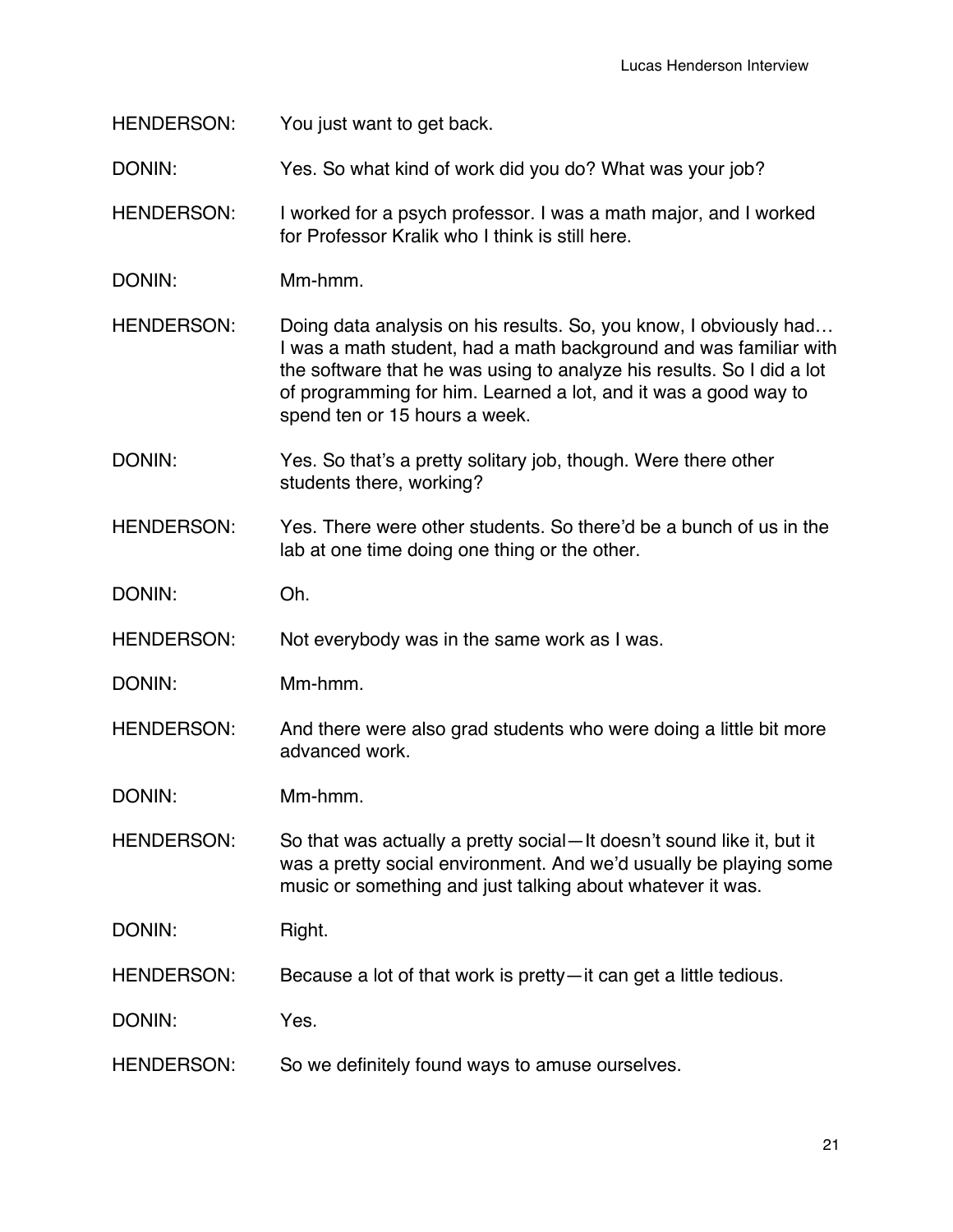- DONIN: Oh, that's great. I was picturing you, you know, busing trays in the dining room.
- HENDERSON: No. [Laughs]
- DONIN: This is a lot better.
- HENDERSON: Yes.
- DONIN: A lot better. So do you think—you sort of alluded to this— Dartmouth's location has something to do with people's sense of community up here, because of the isolation?
- HENDERSON: Yes.
- DONIN: Did you experience that?
- HENDERSON: Yes. I mean, talking to some of my high school friends who went to school in Boston or in New York, I mean there's just so many other things to do there. And, you know, sometimes it's hard to draw a line between campus and the city. And there's just all this other stuff pouring in.

At Dartmouth that's obviously not the case. So sometimes as a student you feel restricted—and that's not necessarily the best word. But it's sort of like Dartmouth is what's here, and there's a lot of hikes to go on. But for cultural and social opportunities, Dartmouth is it. And, you know, I knew that coming in, and that certainly wasn't a negative, and it was almost a positive for me because I wanted that. I wanted to experience college and I didn't really want like that blurred line between just living in a city and living in a city and going to college in the city.

- DONIN: Distracting from....
- HENDERSON: Yes. That's exactly what I thought. And faced with that same decision now, I would make the same one. I wouldn't want to go to school in New York City.
- DONIN: Mm-hmm. Yes. So how has this experience of having identified this group and stuck with it the whole time—Did that change you in any way? Did it change your perspective of…Once you went away from here, is that a source of strength to you, this experience of having this incredibly close group of brothers for four years?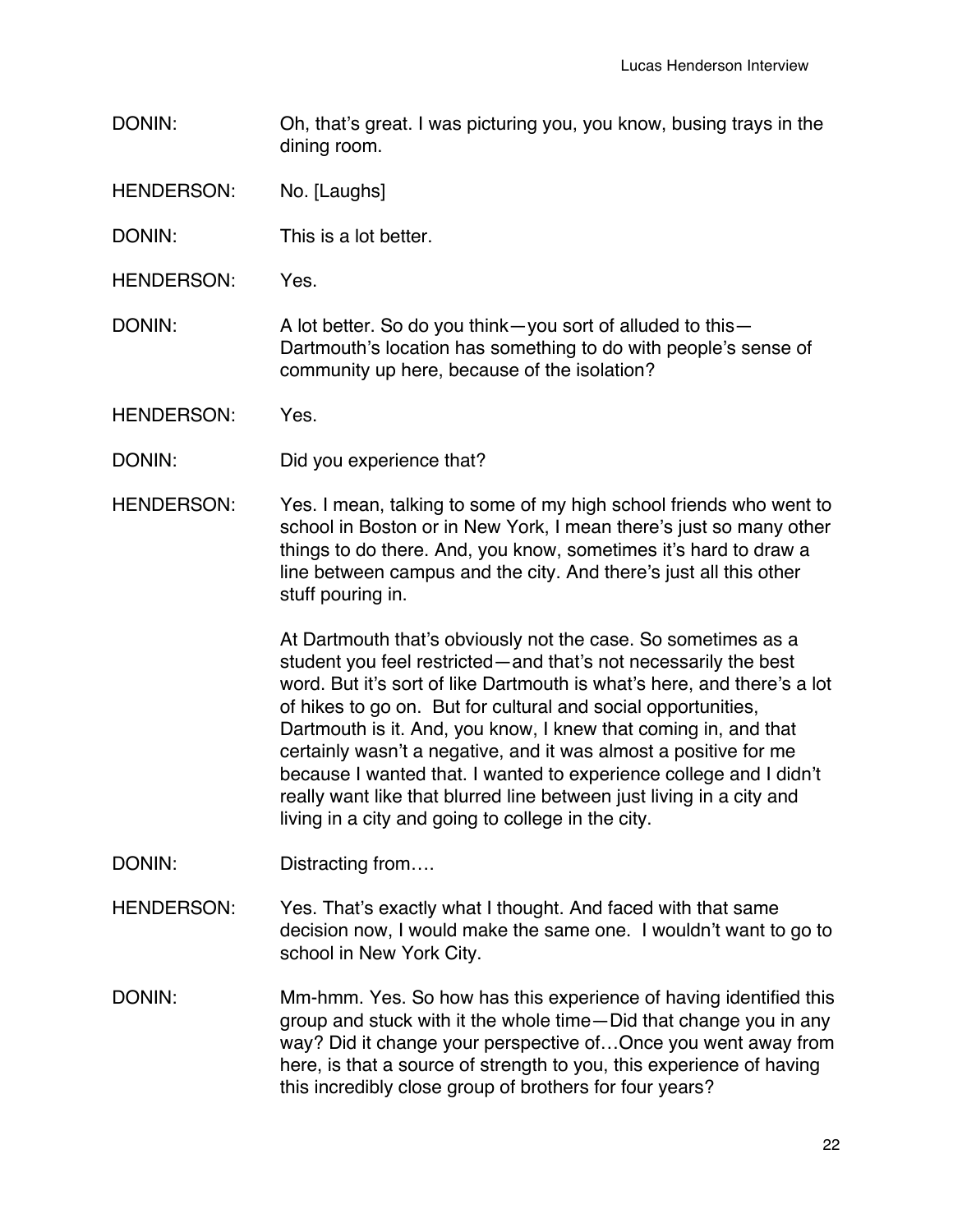## HENDERSON: Yes, definitely.

DONIN: Do you feel now that you can always lean on them?

HENDERSON: Yes. Like some of my closest friends, you know, are kids from that class and people I still keep in touch with or live with. [Laughs] And I know that some of the kids—not all of course—but some, I'm going to keep in contact with the rest of my life. And I feel really like grateful for having the chance to have formed such close bonds here that are going to last the rest of my life. And, yes. There are few things that I would change about the way I was socially at Dartmouth.

DONIN: Mm-hmm.

HENDERSON: It's hard to imagine sort of a better outcome than what I had.

- DONIN: We didn't talk about the academic piece. But that was obviously successful for you as well.
- HENDERSON: Yes. It was. Actually coming into—Growing up and through high school, you know, academics had always been really important to me. But I remember when I got to college, making the decision that, yes, I wanted to focus and do well in school. But I wanted to sort of explore outside the classroom and do other things and learn things about myself.

So I always made sure that I was doing well enough in my classes. I definitely didn't slack off or anything like that. But I didn't let myself get stressed and always feel like I had to get straight As and stuff like that. And, you know, I didn't. But I'm also not unhappy with the way that I did academically.

- DONIN: Mm-hmm. You were probably well prepared by your high school as well, right?
- HENDERSON: Yes. I mean, I went to Catholic school actually, K through 12. And so, while I never went to the public school to have a reference point to compare against, I definitely felt very prepared once I was at Dartmouth. I mean just to function academically.

## DONIN: Does religion play a part in.... Was it your sense that religion played any role in the social life here? I mean, do people identify? Did you